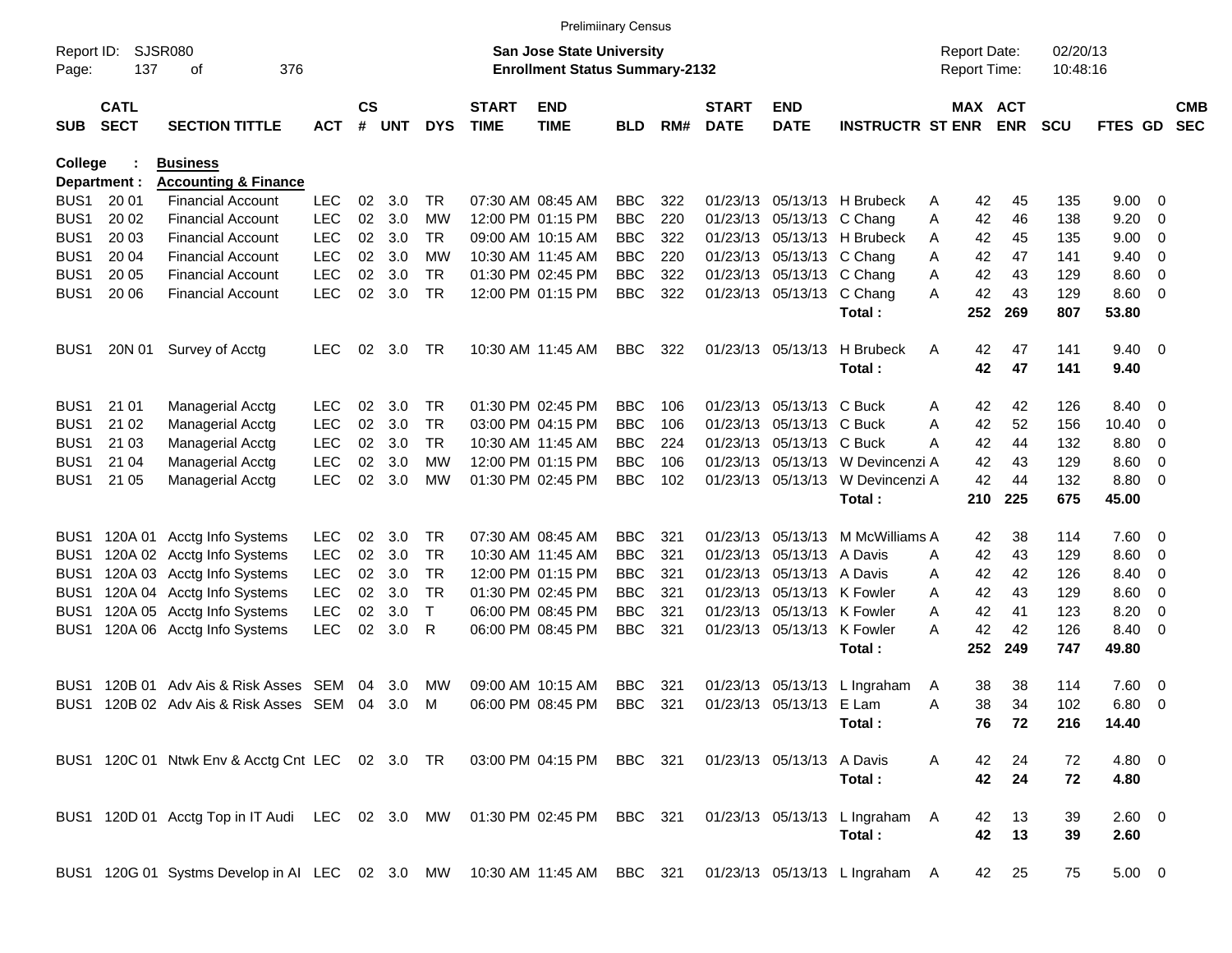|                     |                            |                                                                                                    |            |               |       |              |                             | <b>Prelimiinary Census</b>                                                 |            |     |                             |                            |                                                                         |   |                                     |             |                      |                |                          |                          |
|---------------------|----------------------------|----------------------------------------------------------------------------------------------------|------------|---------------|-------|--------------|-----------------------------|----------------------------------------------------------------------------|------------|-----|-----------------------------|----------------------------|-------------------------------------------------------------------------|---|-------------------------------------|-------------|----------------------|----------------|--------------------------|--------------------------|
| Report ID:<br>Page: | <b>SJSR080</b><br>138      | 376<br>οf                                                                                          |            |               |       |              |                             | <b>San Jose State University</b><br><b>Enrollment Status Summary-2132</b>  |            |     |                             |                            |                                                                         |   | <b>Report Date:</b><br>Report Time: |             | 02/20/13<br>10:48:16 |                |                          |                          |
| <b>SUB</b>          | <b>CATL</b><br><b>SECT</b> | <b>SECTION TITTLE</b>                                                                              | <b>ACT</b> | $\mathsf{cs}$ | # UNT | <b>DYS</b>   | <b>START</b><br><b>TIME</b> | <b>END</b><br><b>TIME</b>                                                  | <b>BLD</b> | RM# | <b>START</b><br><b>DATE</b> | <b>END</b><br><b>DATE</b>  | <b>INSTRUCTR ST ENR</b>                                                 |   | MAX ACT                             | <b>ENR</b>  | <b>SCU</b>           | FTES GD        |                          | <b>CMB</b><br><b>SEC</b> |
|                     |                            |                                                                                                    |            |               |       |              |                             |                                                                            |            |     |                             |                            | Total:                                                                  |   | 42                                  | 25          | 75                   | 5.00           |                          |                          |
|                     |                            | BUS1 121A 01 Inter Acctg I                                                                         | <b>LEC</b> | 02            | 3.0   | MW           |                             | 09:00 AM 10:15 AM                                                          | <b>BBC</b> | 003 |                             | 01/23/13 05/13/13 T Black  |                                                                         | Α | 42                                  | 23          | 69                   | $4.60 \quad 0$ |                          |                          |
|                     |                            | BUS1 121A 02 Inter Acctg I                                                                         | <b>LEC</b> | 02            | 3.0   | MW           |                             | 10:30 AM 11:45 AM                                                          | <b>BBC</b> | 003 |                             | 01/23/13 05/13/13 T Black  |                                                                         | A | 42                                  | 28          | 84                   | 5.60 0         |                          |                          |
|                     |                            | BUS1 121A 04 Inter Acctg I                                                                         | <b>LEC</b> | 02            | 3.0   | <b>TR</b>    |                             | 03:00 PM 04:15 PM                                                          | <b>BBC</b> | 107 |                             |                            | 01/23/13 05/13/13 W O'Brien                                             | A | 42                                  | 42          | 126                  | 8.40 0         |                          |                          |
|                     |                            | BUS1 121A 05 Inter Acctg I                                                                         | <b>LEC</b> | 02            | 3.0   | $\mathsf{T}$ |                             | 06:00 PM 08:45 PM                                                          | <b>BBC</b> | 107 |                             |                            | 01/23/13 05/13/13 W O'Brien                                             | Α | 42                                  | 40          | 120                  | $8.00 \t 0$    |                          |                          |
|                     |                            |                                                                                                    |            |               |       |              |                             |                                                                            |            |     |                             |                            | Total:                                                                  |   | 168                                 | 133         | 399                  | 26.60          |                          |                          |
|                     |                            | BUS1 121B 01 Inter Acctg II                                                                        | <b>LEC</b> | 02            | 3.0   | MW           |                             | 09:00 AM 10:15 AM                                                          | BBC        | 106 |                             |                            | 01/23/13 05/13/13 E Jenkins                                             | Α | 42                                  | 43          | 129                  | $8.60 \quad 0$ |                          |                          |
|                     |                            | BUS1 121B 02 Inter Acctg II                                                                        | <b>LEC</b> |               | 3.0   |              |                             |                                                                            |            |     |                             |                            |                                                                         | х | 0                                   | $\mathbf 0$ | 0                    | $0.00 \t 0$    |                          |                          |
|                     |                            | BUS1 121B 03 Inter Acctg II                                                                        | <b>LEC</b> |               | 3.0   |              |                             |                                                                            |            |     |                             |                            |                                                                         | X | 0                                   | $\mathbf 0$ | 0                    | $0.00 \t 0$    |                          |                          |
|                     |                            | BUS1 121B 04 Inter Acctg II                                                                        | <b>LEC</b> | 02            | 3.0   | <b>TR</b>    |                             | 01:30 PM 02:45 PM                                                          | <b>BBC</b> | 107 |                             | 01/23/13 05/13/13 D He     |                                                                         | Α | 42                                  | 45          | 135                  | 9.00           | $\overline{\phantom{0}}$ |                          |
|                     |                            | BUS1 121B 06 Inter Acctg II                                                                        | <b>LEC</b> | 02            | 3.0   | <b>TR</b>    |                             | 09:00 AM 10:15 AM                                                          | <b>BBC</b> | 107 |                             | 01/23/13 05/13/13 D He     |                                                                         | Α | 42                                  | 45          | 135                  | 9.00           | $\overline{\phantom{0}}$ |                          |
|                     |                            | BUS1 121B 07 Inter Acctg II                                                                        | <b>LEC</b> | 02            | 3.0   | MW           |                             | 10:30 AM 11:45 AM                                                          | <b>BBC</b> | 106 |                             |                            | 01/23/13 05/13/13 E Jenkins                                             | Α | 42                                  | 46          | 138                  | 9.20           | $\overline{\phantom{0}}$ |                          |
|                     |                            | BUS1 121B 08 Inter Acctg II                                                                        | <b>LEC</b> | 02            | 3.0   | <b>TR</b>    |                             | 10:30 AM 11:45 AM                                                          | <b>BBC</b> | 106 |                             | 01/23/13 05/13/13          | D He                                                                    | A | 42                                  | 44          | 132                  | 8.80 0         |                          |                          |
|                     |                            |                                                                                                    |            |               |       |              |                             |                                                                            |            |     |                             |                            | Total:                                                                  |   | 210                                 | 223         | 669                  | 44.60          |                          |                          |
| BUS <sub>1</sub>    |                            | 122A 01 Mgmt Actg Cntrl Sys                                                                        | LEC        | 03            | 3.0   | МW           |                             | 09:00 AM 10:15 AM                                                          | BBC        | 107 |                             | 01/23/13 05/13/13 Y Tian   |                                                                         | Α | 42                                  | 42          | 126                  | 8.40 0         |                          |                          |
| BUS <sub>1</sub>    |                            | 122A 02 Mgmt Actg Cntrl Sys                                                                        | LEC        |               | 3.0   |              |                             |                                                                            |            |     |                             |                            |                                                                         | х | $\mathbf 0$                         | $\mathbf 0$ | 0                    | $0.00 \t 0$    |                          |                          |
| BUS1                |                            | 122A 03 Mgmt Actg Cntrl Sys                                                                        | LEC        | 03            | 3.0   | MW           |                             | 12:00 PM 01:15 PM                                                          | <b>BBC</b> | 003 |                             | 01/23/13 05/13/13 Y Tian   |                                                                         | A | 42                                  | 51          | 153                  | 10.20          | $\overline{\phantom{0}}$ |                          |
| BUS1                |                            | 122A 04 Mgmt Actg Cntrl Sys                                                                        | LEC        |               | 3.0   |              |                             |                                                                            |            |     |                             |                            |                                                                         | X | 0                                   | $\mathbf 0$ | 0                    | $0.00 \t 0$    |                          |                          |
| BUS1                |                            | 122A 05 Mgmt Actg Cntrl Sys                                                                        | LEC        | 03            | 3.0   | МW           |                             | 01:30 PM 02:45 PM                                                          | <b>BBC</b> | 003 |                             | 01/23/13 05/13/13 T Black  |                                                                         | А | 42                                  | 43          | 129                  | $8.60 \quad 0$ |                          |                          |
|                     |                            |                                                                                                    |            |               |       |              |                             |                                                                            |            |     |                             |                            | Total:                                                                  |   | 126                                 | 136         | 408                  | 27.20          |                          |                          |
| BUS1                |                            | 123A 01 Tax Factor Bus Inv                                                                         | LEC.       | 02            | 3.0   | МW           |                             | 09:00 AM 10:15 AM                                                          | <b>BBC</b> | 326 |                             |                            | 01/23/13 05/13/13 T Moschetti                                           | A | 42                                  | 54          | 162                  | 10.80 0        |                          |                          |
| BUS1                |                            | 123A 02 Tax Factor Bus Inv                                                                         | <b>LEC</b> | 02            | 3.0   | MW           |                             | 10:30 AM 11:45 AM                                                          | <b>BBC</b> | 326 |                             |                            | 01/23/13 05/13/13 T Moschetti                                           | A | 42                                  | 51          | 153                  | 10.20          | $\overline{\phantom{0}}$ |                          |
| BUS1                |                            | 123A 03 Tax Factor Bus Inv                                                                         | <b>LEC</b> | 02            | 3.0   | м            |                             | 06:00 PM 08:45 PM                                                          | <b>BBC</b> | 107 |                             |                            | 01/23/13 05/13/13 T Moschetti                                           | A | 42                                  | 48          | 144                  | 9.60 0         |                          |                          |
|                     |                            |                                                                                                    |            |               |       |              |                             |                                                                            |            |     |                             |                            | Total:                                                                  |   | 126                                 | 153         | 459                  | 30.60          |                          |                          |
|                     |                            | BUS1 123C 01 Tax Indy Pass Ent                                                                     | SEM        | 04            | 3.0   | TR           |                             | 12:00 PM 01:15 PM                                                          | BBC        | 320 |                             | 01/23/13 05/13/13 K Fowler |                                                                         | Α | 42                                  | 51          | 153                  | $10.20 \t 0$   |                          |                          |
|                     |                            | BUS1 123C 02 Tax Indv Pass Ent                                                                     |            |               |       |              |                             |                                                                            |            |     |                             |                            | SEM 04 3.0 MW 01:30 PM 02:45 PM BBC 326 01/23/13 05/13/13 T Moschetti A |   | 42                                  | 56          | 168                  | $11.20 \t 0$   |                          |                          |
|                     |                            |                                                                                                    |            |               |       |              |                             |                                                                            |            |     |                             |                            | Total:                                                                  |   |                                     | 84 107      | 321                  | 21.40          |                          |                          |
|                     | BUS1 124 01                | Forensic Acctg                                                                                     |            |               |       |              |                             | LEC 02 3.0 TR  04:30 PM 05:45 PM  BBC  107  01/23/13  05/13/13  W  O'Brien |            |     |                             |                            |                                                                         | A | 42                                  | 42          | 126                  | 8.40 0         |                          |                          |
|                     |                            |                                                                                                    |            |               |       |              |                             |                                                                            |            |     |                             |                            | Total:                                                                  |   | 42                                  | 42          | 126                  | 8.40           |                          |                          |
|                     |                            | BUS1 125 02 Spec Fin Rpt Topcs LEC 03 3.0 MW 01:30 PM 02:45 PM BBC 106 01/23/13 05/13/13 E Jenkins |            |               |       |              |                             |                                                                            |            |     |                             |                            |                                                                         | A | 42                                  | 44          | 132                  | 8.80 0         |                          |                          |
|                     |                            |                                                                                                    |            |               |       |              |                             |                                                                            |            |     |                             |                            | Total:                                                                  |   | 42                                  | 44          | 132                  | 8.80           |                          |                          |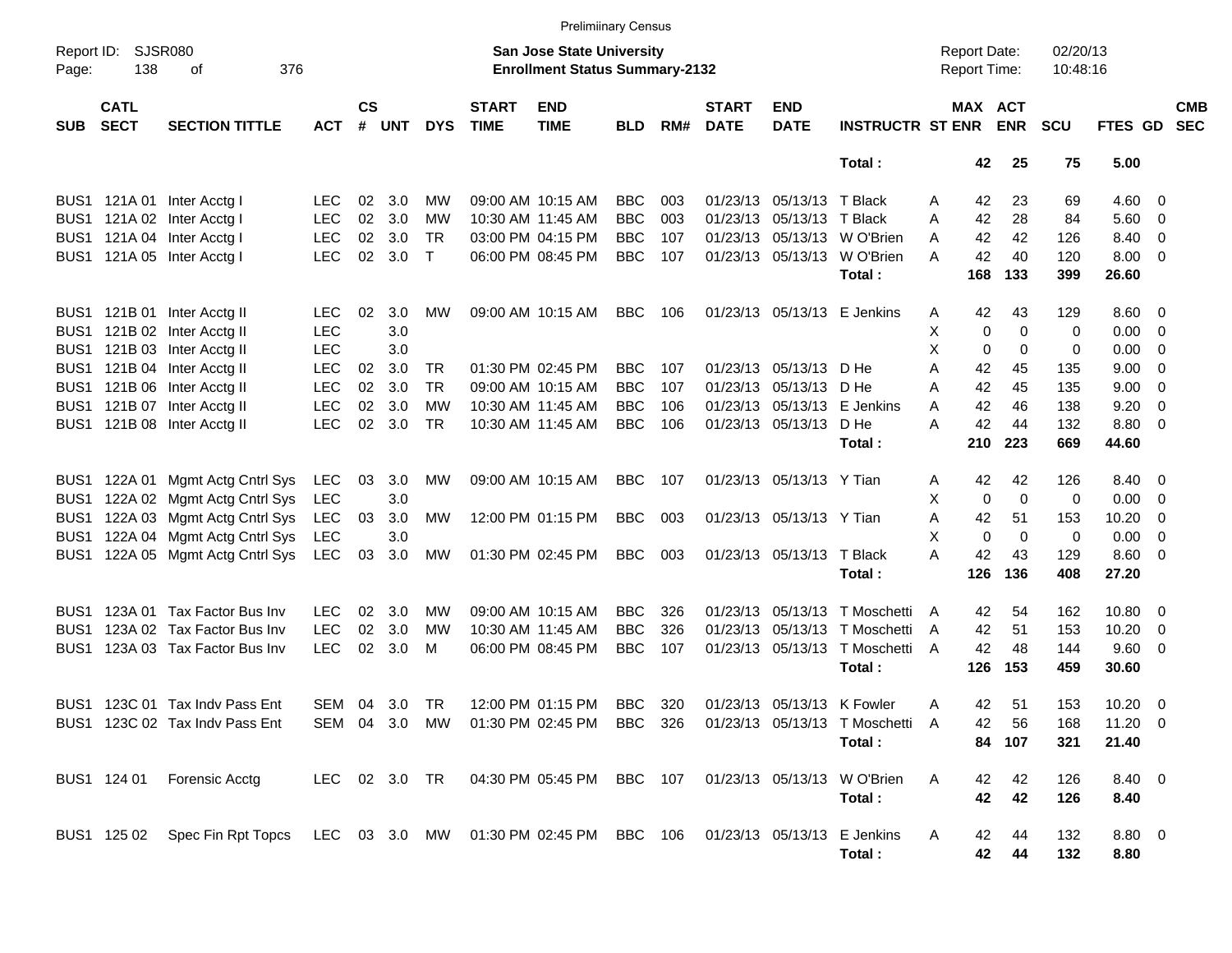| Report ID:<br>Page:                                                          | 139                                                                                                                                                                                                  | SJSR080<br>376<br>οf                                                                                                                                                                                                                                                                                                                                                                               |                                                                                                                                                                                                  |                                                                      |                                                                                                       |                                                                                                                                                 |                             | <b>San Jose State University</b><br><b>Enrollment Status Summary-2132</b>                                                                                                                                                                                |                                                                                                                                                                      |                                                                                  |                                                                                                                                  |                                                                                                                                                                       |                                                                                                             | <b>Report Date:</b><br><b>Report Time:</b>                                                                                                                      |                                                                                                 | 02/20/13<br>10:48:16                                                                            |                                                                                                                                      |                                                                                                             |
|------------------------------------------------------------------------------|------------------------------------------------------------------------------------------------------------------------------------------------------------------------------------------------------|----------------------------------------------------------------------------------------------------------------------------------------------------------------------------------------------------------------------------------------------------------------------------------------------------------------------------------------------------------------------------------------------------|--------------------------------------------------------------------------------------------------------------------------------------------------------------------------------------------------|----------------------------------------------------------------------|-------------------------------------------------------------------------------------------------------|-------------------------------------------------------------------------------------------------------------------------------------------------|-----------------------------|----------------------------------------------------------------------------------------------------------------------------------------------------------------------------------------------------------------------------------------------------------|----------------------------------------------------------------------------------------------------------------------------------------------------------------------|----------------------------------------------------------------------------------|----------------------------------------------------------------------------------------------------------------------------------|-----------------------------------------------------------------------------------------------------------------------------------------------------------------------|-------------------------------------------------------------------------------------------------------------|-----------------------------------------------------------------------------------------------------------------------------------------------------------------|-------------------------------------------------------------------------------------------------|-------------------------------------------------------------------------------------------------|--------------------------------------------------------------------------------------------------------------------------------------|-------------------------------------------------------------------------------------------------------------|
| <b>SUB</b>                                                                   | <b>CATL</b><br><b>SECT</b>                                                                                                                                                                           | <b>SECTION TITTLE</b>                                                                                                                                                                                                                                                                                                                                                                              | <b>ACT</b>                                                                                                                                                                                       | <b>CS</b><br>#                                                       | <b>UNT</b>                                                                                            | <b>DYS</b>                                                                                                                                      | <b>START</b><br><b>TIME</b> | <b>END</b><br><b>TIME</b>                                                                                                                                                                                                                                | <b>BLD</b>                                                                                                                                                           | RM#                                                                              | <b>START</b><br><b>DATE</b>                                                                                                      | <b>END</b><br><b>DATE</b>                                                                                                                                             | <b>INSTRUCTR ST ENR</b>                                                                                     | MAX ACT                                                                                                                                                         | <b>ENR</b>                                                                                      | <b>SCU</b>                                                                                      | FTES GD                                                                                                                              | <b>CMB</b><br><b>SEC</b>                                                                                    |
|                                                                              | BUS1 126 01<br>BUS1 126 02                                                                                                                                                                           | Adv Acctg<br>Adv Acctg                                                                                                                                                                                                                                                                                                                                                                             | <b>LEC</b><br><b>LEC</b>                                                                                                                                                                         | 02<br>02                                                             | 3.0<br>3.0                                                                                            | TR<br>R                                                                                                                                         |                             | 09:00 AM 10:15 AM<br>06:00 PM 08:45 PM                                                                                                                                                                                                                   | <b>BBC</b><br><b>BBC</b>                                                                                                                                             | 108<br>108                                                                       | 01/23/13                                                                                                                         | 01/23/13 05/13/13                                                                                                                                                     | 05/13/13 M McWilliams A<br>M McWilliams A<br>Total:                                                         | 42<br>42<br>84                                                                                                                                                  | 42<br>41<br>83                                                                                  | 126<br>123<br>249                                                                               | 8.40<br>8.25<br>16.65                                                                                                                | $\overline{\mathbf{0}}$<br>-1                                                                               |
| BUS1                                                                         |                                                                                                                                                                                                      | 127B 01 Adv Honors Practicum LEC                                                                                                                                                                                                                                                                                                                                                                   |                                                                                                                                                                                                  | 02                                                                   | 3.0                                                                                                   | M                                                                                                                                               |                             | 06:00 PM 08:45 PM                                                                                                                                                                                                                                        | <b>BBC</b>                                                                                                                                                           | 106                                                                              |                                                                                                                                  | 01/23/13 05/13/13                                                                                                                                                     | C Buck<br>Total:                                                                                            | A<br>45<br>45                                                                                                                                                   | 29<br>29                                                                                        | 87<br>87                                                                                        | 5.80 0<br>5.80                                                                                                                       |                                                                                                             |
|                                                                              | BUS1 128 01                                                                                                                                                                                          | Acct Non-Prf Org                                                                                                                                                                                                                                                                                                                                                                                   | <b>LEC</b>                                                                                                                                                                                       | $02\,$                                                               | 3.0                                                                                                   | $\top$                                                                                                                                          |                             | 06:00 PM 08:45 PM                                                                                                                                                                                                                                        | <b>BBC</b>                                                                                                                                                           | 108                                                                              |                                                                                                                                  | 01/23/13 05/13/13                                                                                                                                                     | M McWilliams A<br>Total:                                                                                    | 42<br>42                                                                                                                                                        | 35<br>35                                                                                        | 105<br>105                                                                                      | $7.00 \t 0$<br>7.00                                                                                                                  |                                                                                                             |
| BUS <sub>1</sub><br>BUS <sub>1</sub><br>BUS <sub>1</sub><br>BUS <sub>1</sub> |                                                                                                                                                                                                      | 129A 01 Financial Auditing<br>129A 02 Financial Auditing<br>129A 03 Financial Auditing<br>129A 04 Financial Auditing                                                                                                                                                                                                                                                                               | <b>LEC</b><br><b>LEC</b><br><b>LEC</b><br><b>LEC</b>                                                                                                                                             | 02<br>02<br>02<br>02                                                 | 3.0<br>3.0<br>3.0<br>3.0                                                                              | MW<br><b>TR</b><br>MW<br><b>MW</b>                                                                                                              |                             | 09:00 AM 10:15 AM<br>09:00 AM 10:15 AM<br>10:30 AM 11:45 AM<br>12:00 PM 01:15 PM                                                                                                                                                                         | <b>BBC</b><br><b>BBC</b><br><b>BBC</b><br><b>BBC</b>                                                                                                                 | 108<br>003<br>108<br>108                                                         | 01/23/13                                                                                                                         | 01/23/13 05/13/13<br>05/13/13<br>01/23/13 05/13/13<br>01/23/13 05/13/13                                                                                               | J Zhang<br>A Pahler<br>J Zhang<br>J Zhang<br>Total:                                                         | 35<br>A<br>42<br>Α<br>35<br>Α<br>35<br>Α<br>147                                                                                                                 | 40<br>27<br>40<br>43<br>150                                                                     | 120<br>81<br>120<br>129<br>450                                                                  | 8.00<br>5.40<br>8.00<br>8.60<br>30.00                                                                                                | - 0<br>0<br>0<br>$\overline{\mathbf{0}}$                                                                    |
| BUS1<br>BUS1<br>BUS1<br>BUS1<br>BUS1                                         | BUS1 170 01<br>170 02<br>170 03<br>BUS1 170 06<br>170 08<br>BUS1 170 09<br>BUS1 170 10<br>BUS1 170 11<br>BUS1 170 13<br>BUS1 170 14<br>BUS1 170 15<br>170 16<br>BUS1 170 17<br>170 18<br>BUS1 170 19 | <b>Fund of Finance</b><br><b>Fund of Finance</b><br><b>Fund of Finance</b><br><b>Fund of Finance</b><br><b>Fund of Finance</b><br><b>Fund of Finance</b><br><b>Fund of Finance</b><br><b>Fund of Finance</b><br><b>Fund of Finance</b><br><b>Fund of Finance</b><br><b>Fund of Finance</b><br><b>Fund of Finance</b><br><b>Fund of Finance</b><br><b>Fund of Finance</b><br><b>Fund of Finance</b> | <b>LEC</b><br><b>LEC</b><br><b>LEC</b><br><b>LEC</b><br><b>LEC</b><br><b>LEC</b><br>LEC<br><b>LEC</b><br><b>LEC</b><br><b>LEC</b><br>LEC<br><b>LEC</b><br><b>LEC</b><br><b>LEC</b><br><b>LEC</b> | 02<br>02<br>02<br>02<br>02<br>02<br>02<br>02<br>02<br>02<br>02<br>02 | 3.0<br>3.0<br>3.0<br>3.0<br>3.0<br>3.0<br>3.0<br>3.0<br>3.0<br>3.0<br>3.0<br>3.0<br>3.0<br>3.0<br>3.0 | TR<br><b>MW</b><br><b>TR</b><br><b>TR</b><br><b>TR</b><br><b>MW</b><br><b>TR</b><br><b>MW</b><br>$\mathsf{T}$<br>W<br>$\mathsf{R}$<br><b>MW</b> |                             | 07:30 AM 08:45 AM<br>09:00 AM 10:15 AM<br>09:00 AM 10:15 AM<br>10:30 AM 11:45 AM<br>12:00 PM 01:15 PM<br>01:30 PM 02:45 PM<br>01:30 PM 02:45 PM<br>03:00 PM 04:15 PM<br>06:00 PM 08:45 PM<br>06:00 PM 08:45 PM<br>06:00 PM 08:45 PM<br>10:30 AM 11:45 AM | <b>BBC</b><br><b>BBC</b><br><b>BBC</b><br><b>BBC</b><br><b>BBC</b><br><b>BBC</b><br><b>BBC</b><br><b>BBC</b><br><b>BBC</b><br><b>BBC</b><br><b>BBC</b><br><b>BBC</b> | 108<br>322<br>220<br>220<br>220<br>108<br>220<br>108<br>106<br>106<br>106<br>202 | 01/23/13<br>01/23/13<br>01/23/13<br>01/23/13<br>01/23/13<br>01/23/13<br>01/23/13<br>01/23/13<br>01/23/13<br>01/23/13<br>01/23/13 | 01/23/13 05/13/13<br>05/13/13<br>05/13/13<br>05/13/13<br>05/13/13<br>05/13/13<br>05/13/13 X Xu<br>05/13/13 S Ahuja<br>05/13/13<br>05/13/13 E Webb<br>05/13/13 M Burak | <b>B</b> Parineh<br>M Burak<br>J Cho<br>J Cho<br>X Xu<br>S Ahuja<br>D Abbott<br>05/13/13 D Abbott<br>Total: | 42<br>A<br>42<br>Α<br>42<br>Α<br>42<br>Α<br>42<br>Α<br>42<br>Α<br>42<br>Α<br>42<br>Α<br>42<br>A<br>42<br>A<br>42<br>Α<br>Α<br>110<br>X<br>0<br>Χ<br>0<br>X<br>0 | 47<br>41<br>45<br>43<br>45<br>44<br>46<br>44<br>41<br>44<br>36<br>103<br>0<br>0<br>0<br>572 579 | 141<br>123<br>135<br>129<br>135<br>132<br>138<br>132<br>123<br>132<br>108<br>309<br>0<br>0<br>0 | 9.40<br>8.20<br>9.00<br>8.60<br>9.00<br>8.80<br>9.20<br>8.80<br>8.20<br>8.80<br>7.20<br>20.60<br>0.00<br>0.00<br>0.00<br>1737 115.80 | $\overline{\phantom{0}}$<br>0<br>0<br>0<br>0<br>0<br>0<br>0<br>0<br>0<br>0<br>0<br>0<br>0<br>$\overline{0}$ |
|                                                                              |                                                                                                                                                                                                      | BUS1 171A 01 Financial Instit<br>BUS1 171A 02 Financial Instit                                                                                                                                                                                                                                                                                                                                     | LEC<br>LEC 02 3.0 TR                                                                                                                                                                             |                                                                      | 02 3.0 TR                                                                                             |                                                                                                                                                 |                             | 10:30 AM 11:45 AM<br>12:00 PM 01:15 PM                                                                                                                                                                                                                   | <b>BBC</b><br><b>BBC</b> 108                                                                                                                                         | 108                                                                              |                                                                                                                                  | 01/23/13 05/13/13 S Ivanov<br>01/23/13 05/13/13 S Ivanov                                                                                                              | Total:                                                                                                      | 42<br>A<br>42<br>A<br>84                                                                                                                                        | 44<br>43<br>87                                                                                  | 132<br>129<br>261                                                                               | 8.80 0<br>$8.60$ 0<br>17.40                                                                                                          |                                                                                                             |
|                                                                              |                                                                                                                                                                                                      | BUS1 171B 01 Commercial Banking LEC 02 3.0 W                                                                                                                                                                                                                                                                                                                                                       |                                                                                                                                                                                                  |                                                                      |                                                                                                       |                                                                                                                                                 |                             | 06:00 PM 08:45 PM                                                                                                                                                                                                                                        | <b>BBC</b> 108                                                                                                                                                       |                                                                                  |                                                                                                                                  | 01/23/13 05/13/13 S Ahuja                                                                                                                                             | Total:                                                                                                      | 42<br>A<br>42                                                                                                                                                   | 48<br>48                                                                                        | 144<br>144                                                                                      | $9.60$ 0<br>9.60                                                                                                                     |                                                                                                             |

Prelimiinary Census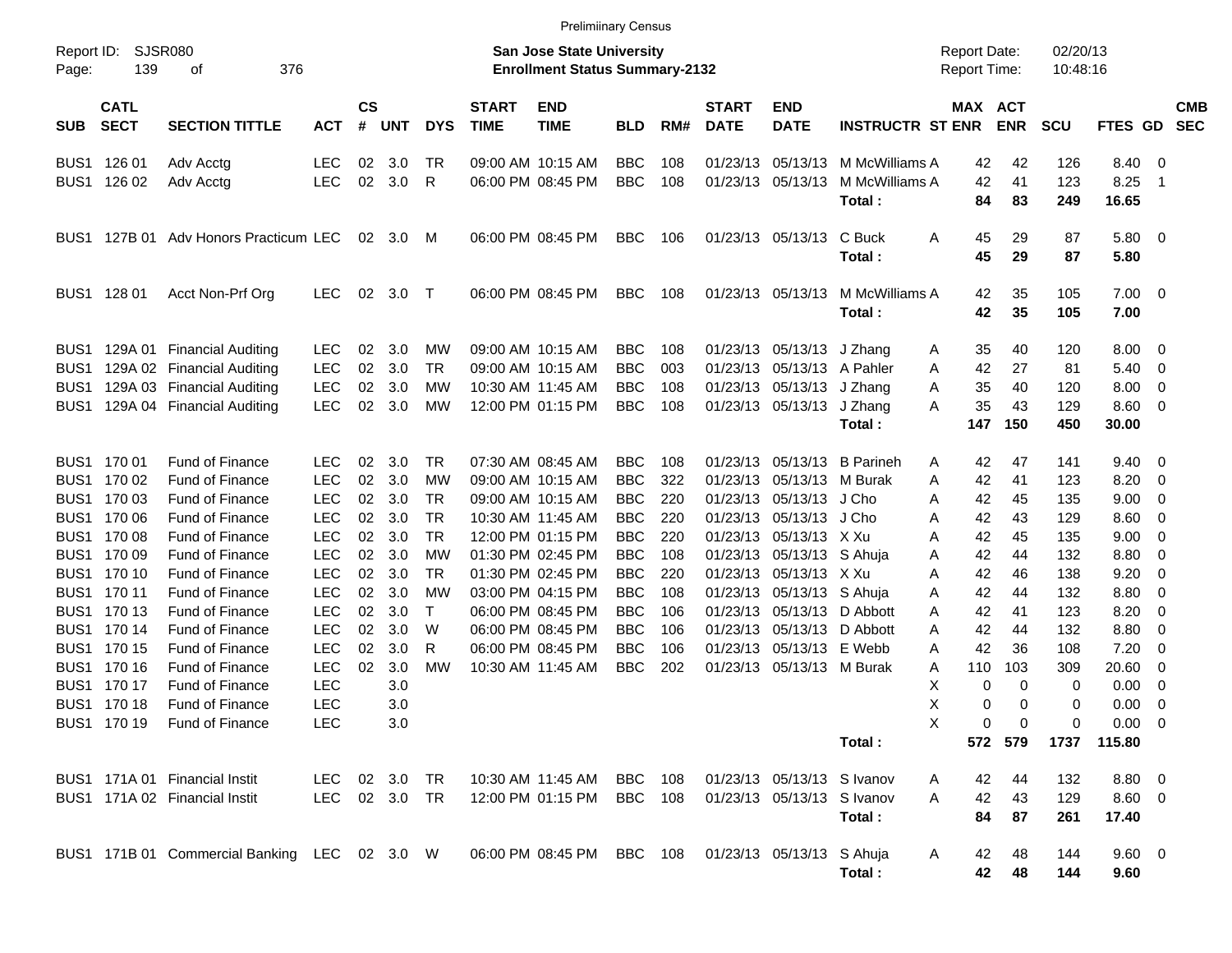|            |                            |                                                                                                       |                                        |                |                         |                      |                             |                                                                    | <b>Prelimiinary Census</b>             |                   |                             |                                                  |                                                                      |                                            |                                |                           |                                        |            |
|------------|----------------------------|-------------------------------------------------------------------------------------------------------|----------------------------------------|----------------|-------------------------|----------------------|-----------------------------|--------------------------------------------------------------------|----------------------------------------|-------------------|-----------------------------|--------------------------------------------------|----------------------------------------------------------------------|--------------------------------------------|--------------------------------|---------------------------|----------------------------------------|------------|
| Page:      | Report ID: SJSR080<br>140  | 376<br>of                                                                                             |                                        |                |                         |                      |                             | San Jose State University<br><b>Enrollment Status Summary-2132</b> |                                        |                   |                             |                                                  |                                                                      | <b>Report Date:</b><br><b>Report Time:</b> |                                | 02/20/13<br>10:48:16      |                                        |            |
| <b>SUB</b> | <b>CATL</b><br><b>SECT</b> | <b>SECTION TITTLE</b>                                                                                 | <b>ACT</b>                             | <b>CS</b><br># | UNT                     | <b>DYS</b>           | <b>START</b><br><b>TIME</b> | <b>END</b><br><b>TIME</b>                                          | <b>BLD</b>                             | RM#               | <b>START</b><br><b>DATE</b> | <b>END</b><br><b>DATE</b>                        | <b>INSTRUCTR ST ENR ENR</b>                                          |                                            | MAX ACT                        | <b>SCU</b>                | FTES GD SEC                            | <b>CMB</b> |
|            |                            | BUS1 172A 01 Investmt Analysis<br>BUS1 172A 02 Investmt Analysis                                      | <b>LEC</b><br><b>LEC</b>               | 02             | 3.0<br>02 3.0           | МW<br>MW             |                             | 10:30 AM 11:45 AM<br>12:00 PM 01:15 PM                             | <b>BBC</b><br><b>BBC</b>               | 107<br>107        |                             | 01/23/13 05/13/13 J Cho                          | 01/23/13 05/13/13 M Pagani<br>Total:                                 | 42<br>A<br>42<br>A<br>84                   | 45<br>47<br>92                 | 135<br>141<br>276         | $9.00 \t 0$<br>$9.40 \quad 0$<br>18.40 |            |
|            |                            | BUS1 172B 01 Portfolio Mgmt                                                                           | <b>LEC</b>                             |                | 02 3.0                  | MW                   |                             | 01:30 PM 02:45 PM                                                  | BBC                                    | 322               |                             | 01/23/13 05/13/13 F Jones                        | Total:                                                               | 42<br>A<br>42                              | 39<br>39                       | 117<br>117                | 7.80 0<br>7.80                         |            |
|            |                            | BUS1 172C 01 Futures and Options                                                                      | LEC                                    |                | 02 3.0 T                |                      |                             | 06:00 PM 08:45 PM                                                  | <b>BBC</b>                             | 220               |                             | 01/23/13 05/13/13 J Cho                          | Total:                                                               | 42<br>A<br>42                              | 34<br>34                       | 102<br>102                | $6.80$ 0<br>6.80                       |            |
|            |                            | BUS1 173A 01 Fin Mgt Theory Pol<br>BUS1 173A 02 Fin Mgt Theory Pol<br>BUS1 173A 03 Fin Mgt Theory Pol | <b>LEC</b><br><b>LEC</b><br><b>LEC</b> | 02             | 02 3.0<br>3.0<br>02 3.0 | TR<br><b>TR</b><br>M |                             | 10:30 AM 11:45 AM<br>12:00 PM 01:15 PM<br>01:30 PM 04:15 PM        | <b>BBC</b><br><b>BBC</b><br><b>BBC</b> | 003<br>003<br>107 |                             | 01/23/13 05/13/13 A Reza                         | 01/23/13 05/13/13 B Campsey<br>01/23/13 05/13/13 B Campsey<br>Total: | 42<br>A<br>42<br>A<br>42<br>Α<br>126       | 44<br>44<br>53<br>141          | 132<br>132<br>159<br>423  | 8.80 0<br>8.80 0<br>$10.60$ 0<br>28.20 |            |
|            |                            | BUS1 173B 01 Prob in Fin Mgmt                                                                         | <b>LEC</b>                             |                | 02 3.0 W                |                      |                             | 05:30 PM 08:15 PM                                                  | <b>BBC</b>                             | 107               |                             | 01/23/13 05/13/13                                | A Vuorikoski A<br>Total:                                             | 42<br>42                                   | 42<br>42                       | 126<br>126                | 8.40 0<br>8.40                         |            |
|            |                            | BUS1 173C 01 Entrepreneurial Fina                                                                     | LEC                                    |                | 02 3.0 TR               |                      |                             | 09:00 AM 10:15 AM                                                  | BBC                                    | 106               |                             | 01/23/13 05/13/13                                | <b>B</b> Parineh<br>Total:                                           | 42<br>A<br>42                              | 51<br>51                       | 153<br>153                | $10.20 \t 0$<br>10.20                  |            |
|            | BUS1 174 01                | <b>Risk Management</b>                                                                                | <b>LEC</b>                             |                | 3.0                     |                      |                             |                                                                    |                                        |                   |                             |                                                  | Total:                                                               | X                                          | 0<br>0<br>$\bf{0}$<br>$\bf{0}$ | 0<br>0                    | $0.00 \t 0$<br>0.00                    |            |
|            | BUS1 177 01<br>BUS1 177 02 | Inter Bus Fin<br>Inter Bus Fin                                                                        | <b>LEC</b><br><b>LEC</b>               | 02             | 3.0<br>02 3.0 M         | W                    |                             | 01:30 PM 04:15 PM<br>06:00 PM 08:45 PM                             | <b>BBC</b><br><b>BBC</b>               | 107<br>108        |                             | 01/23/13 05/13/13<br>01/23/13 05/13/13 S Ahuja   | A Vuorikoski A<br>Total:                                             | 42<br>42<br>A<br>84                        | 44<br>47<br>91                 | 132<br>141<br>273         | 8.80 0<br>$9.40 \quad 0$<br>18.20      |            |
|            |                            | BUS1 180A 01 Indiv Study Acctg                                                                        | <b>SUP</b>                             |                |                         | 36 1.0 TBA           |                             |                                                                    |                                        |                   |                             | 01/23/13 05/13/13                                | Total:                                                               | 10<br>A<br>10                              | 0<br>0                         | 0<br>0                    | $0.00 \t 0$<br>0.00                    |            |
|            |                            | BUS1 180C 01 Indiv Study Finan                                                                        | <b>SUP</b>                             |                |                         | 36 1.0 TBA           |                             |                                                                    |                                        |                   |                             | 01/23/13 05/13/13                                | Total:                                                               | 10<br>A<br>10                              | 0<br>$\mathbf 0$               | 0<br>0                    | $0.00 \t 0$<br>0.00                    |            |
|            |                            | Department : Accounting & Finance                                                                     |                                        |                |                         |                      |                             |                                                                    |                                        |                   |                             | <b>Lower Division:</b><br><b>Upper Division:</b> | <b>Department Total:</b>                                             | 3254<br>504<br>2750                        | 3263<br>541                    | 9789<br>1623<br>2722 8166 | 652.65<br>108.20<br>544.45             |            |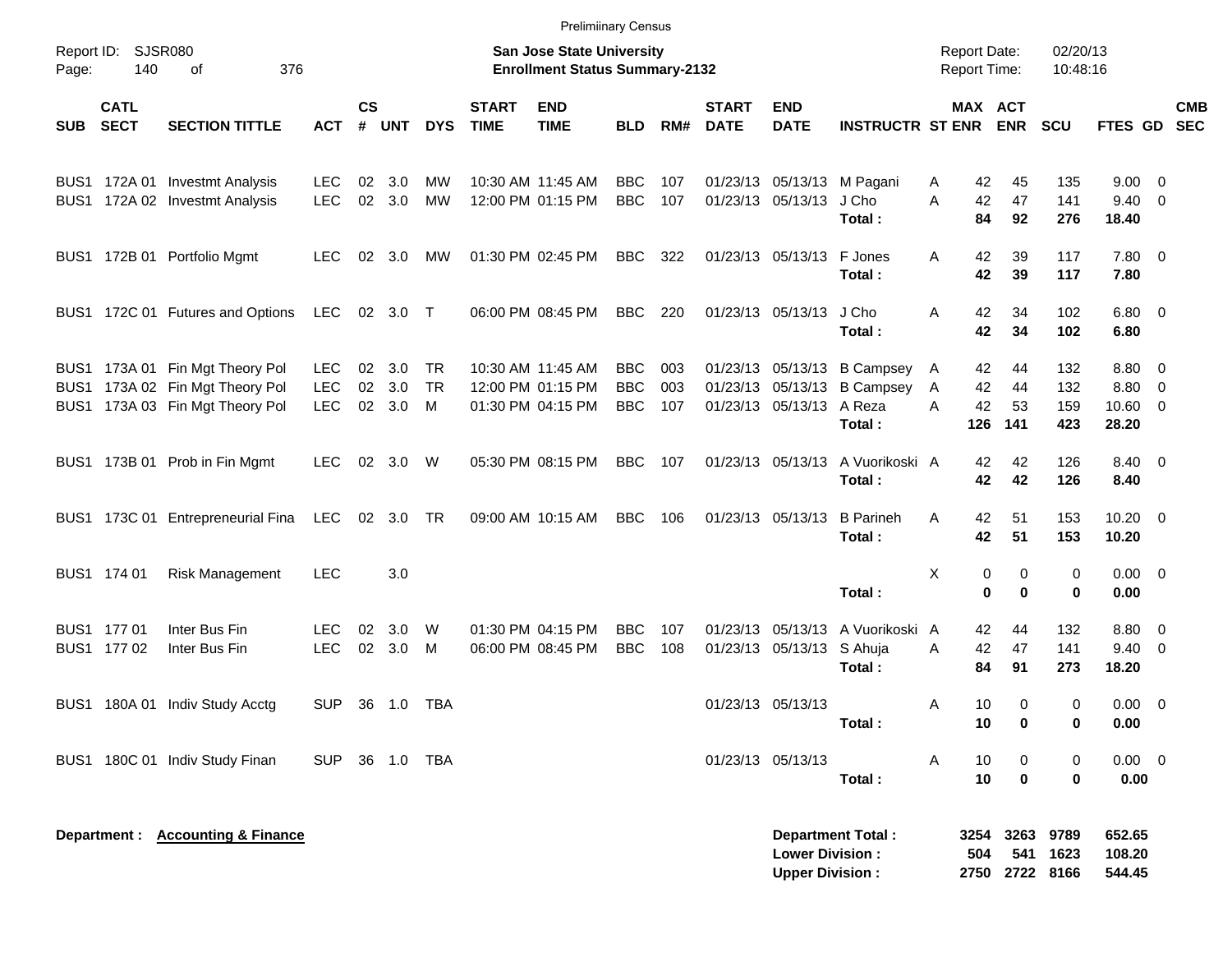|            |                            |     |                       |     |         |    |            |            |                             |                           | <b>Prelimiinary Census</b>                                                |     |                             |                           |                         |                              |            |                      |             |            |
|------------|----------------------------|-----|-----------------------|-----|---------|----|------------|------------|-----------------------------|---------------------------|---------------------------------------------------------------------------|-----|-----------------------------|---------------------------|-------------------------|------------------------------|------------|----------------------|-------------|------------|
| Page:      | Report ID: SJSR080         | 141 | of                    | 376 |         |    |            |            |                             |                           | <b>San Jose State University</b><br><b>Enrollment Status Summary-2132</b> |     |                             |                           |                         | Report Date:<br>Report Time: |            | 02/20/13<br>10:48:16 |             |            |
| <b>SUB</b> | <b>CATL</b><br><b>SECT</b> |     | <b>SECTION TITTLE</b> |     | $ACT$ # | СS | <b>UNT</b> | <b>DYS</b> | <b>START</b><br><b>TIME</b> | <b>END</b><br><b>TIME</b> | <b>BLD</b>                                                                | RM# | <b>START</b><br><b>DATE</b> | <b>END</b><br><b>DATE</b> | <b>INSTRUCTR ST ENR</b> | MAX ACT                      | <b>ENR</b> | <b>SCU</b>           | FTES GD SEC | <b>CMB</b> |

**Graduate Division : 0 0 0 0.00**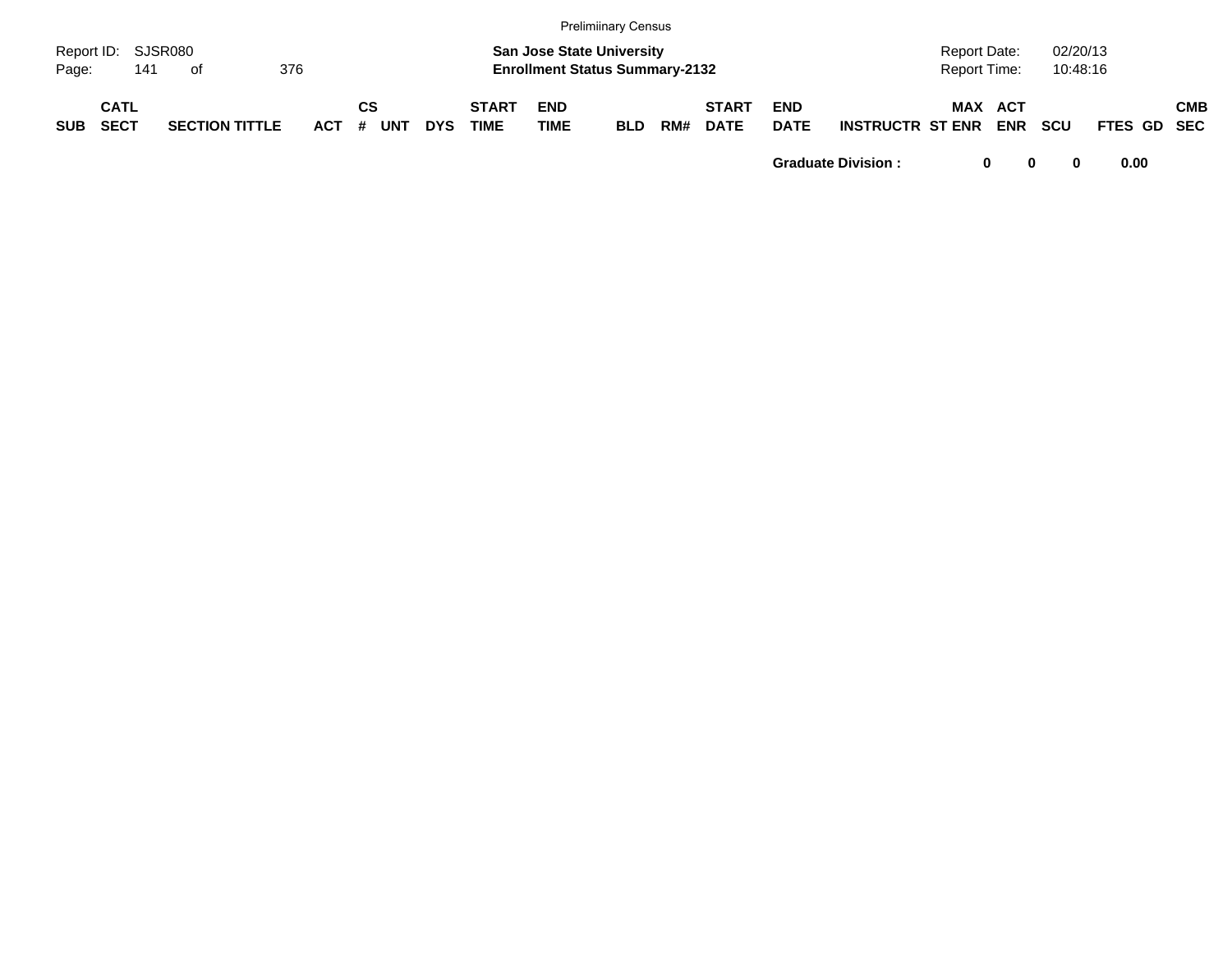|                          |                            |                                                     |                              |                    |            |            |                             |                                                                    | <b>Prelimiinary Census</b> |     |                             |                                        |                                        |                                        |                                     |                      |                                    |            |
|--------------------------|----------------------------|-----------------------------------------------------|------------------------------|--------------------|------------|------------|-----------------------------|--------------------------------------------------------------------|----------------------------|-----|-----------------------------|----------------------------------------|----------------------------------------|----------------------------------------|-------------------------------------|----------------------|------------------------------------|------------|
| Page:                    | Report ID: SJSR080<br>142  | 376<br>οf                                           |                              |                    |            |            |                             | San Jose State University<br><b>Enrollment Status Summary-2132</b> |                            |     |                             |                                        |                                        | <b>Report Date:</b><br>Report Time:    |                                     | 02/20/13<br>10:48:16 |                                    |            |
| <b>SUB</b>               | <b>CATL</b><br><b>SECT</b> | <b>SECTION TITTLE</b>                               | <b>ACT</b>                   | $\mathsf{cs}$<br># | <b>UNT</b> | <b>DYS</b> | <b>START</b><br><b>TIME</b> | <b>END</b><br><b>TIME</b>                                          | <b>BLD</b>                 | RM# | <b>START</b><br><b>DATE</b> | <b>END</b><br><b>DATE</b>              | <b>INSTRUCTR ST ENR ENR</b>            |                                        | MAX ACT                             | <b>SCU</b>           | FTES GD SEC                        | <b>CMB</b> |
| College                  |                            | <b>Business</b>                                     |                              |                    |            |            |                             |                                                                    |                            |     |                             |                                        |                                        |                                        |                                     |                      |                                    |            |
| BUS                      | Department :<br>220101     | <b>Business Graduate Programs</b><br>Forensic Acctg |                              |                    |            |            |                             | LEC 02 3.0 MTWE 07:45 AM 11:45 AM                                  | <b>BBC</b>                 | 021 |                             |                                        | 04/25/13 05/10/13 N Feakins<br>Total:  | A<br>40<br>40                          | 27<br>27                            | 81<br>81             | 6.75 27<br>6.75                    |            |
| <b>BUS</b>               |                            | 220K 01 Practicum                                   | LEC.                         |                    | 02 6.0     |            | MTWR07:45 AM 08:35 AM       |                                                                    | <b>BBC</b>                 | 021 |                             |                                        | 01/23/13 04/05/13 L Ingraham<br>Total: | 30<br>A<br>30                          | 27<br>27                            | 162<br>162           | 13.50 27<br>13.50                  |            |
| <b>BUS</b>               |                            | 220N 01 Mgmt of Org & Proj                          | <b>LEC</b>                   |                    | 02 3.0     |            | MTWE 09:00 AM 01:00 PM      |                                                                    | <b>BBC</b>                 | 021 |                             | 05/13/13 05/29/13                      | A Loomba<br>Total:                     | 30<br>A<br>30                          | 28<br>28                            | 84<br>84             | 7.00 28<br>7.00                    |            |
| <b>BUS</b>               |                            | 220T 01 Acctg Info Sys/Tax                          | LEC                          |                    | 02 6.0     |            |                             | MTWE 07:45 AM 11:45 AM                                             | OFF                        |     | CAMP 01/23/13 04/05/13      |                                        | Total:                                 | Α<br>40<br>40                          | 0<br>$\bf{0}$                       | $\mathbf 0$<br>0     | $0.00 \t 0$<br>0.00                |            |
| <b>BUS</b>               |                            | 220X 01 Bus Anal & Val Fin                          | <b>LEC</b>                   |                    | 02 3.0     |            | MTWE 07:45 AM 11:45 AM      |                                                                    | <b>BBC</b>                 | 021 |                             | 04/08/13 04/23/13                      | F Jones<br>Total:                      | 30<br>A<br>30                          | 28<br>28                            | 84<br>84             | 7.00 28<br>7.00                    |            |
| <b>BUS</b>               | 245 01                     | Svc Systems Mgmt                                    | <b>LEC</b>                   |                    | 03 3.0 T   |            |                             | 06:00 PM 08:45 PM                                                  | <b>BBC</b>                 | 022 |                             | 01/23/13 05/13/13 S Kwan               | Total:                                 | A<br>30<br>30                          | 3<br>3                              | 9<br>9               | $0.75$ 3<br>0.75                   |            |
| <b>BUS</b>               | 250 01                     | Law & Ethics                                        | <b>LEC</b>                   |                    | 02 3.0     | W          |                             | 06:00 PM 08:45 PM                                                  | <b>BBC</b>                 | 021 |                             | 01/23/13 05/13/13                      | N Clinch<br>Total:                     | A<br>40<br>40                          | 8<br>8                              | 24<br>24             | 2.00 8<br>2.00                     |            |
| <b>BUS</b>               | 260 01                     | Mgrl Dec Analysis                                   | <b>LEC</b>                   |                    | 02 3.0     | R          |                             | 06:00 PM 08:45 PM                                                  | <b>BBC</b>                 | 021 |                             | 01/23/13 05/13/13                      | R Murray<br>Total:                     | Α<br>40<br>40                          | 15<br>15                            | 45<br>45             | 3.75 15<br>3.75                    |            |
| <b>BUS</b><br><b>BUS</b> | 268 01<br>268 02           | Mang Across Cult<br>Mang Across Cult                | <b>LEC</b><br><b>LEC</b>     | 02                 | 3.0<br>3.0 | <b>TBA</b> |                             |                                                                    |                            |     |                             | 01/23/13 05/13/13                      | J Osland<br>Total:                     | х<br>0<br>A<br>10<br>10                | 0<br>$\overline{c}$<br>$\mathbf{2}$ | 0<br>6<br>6          | $0.00 \t 0$<br>$0.50$ 2<br>0.50    |            |
|                          |                            | BUS 270 01 Financial Mgmt                           | LEC 02 3.0 M                 |                    |            |            |                             | 06:00 PM 08:45 PM BBC 021                                          |                            |     |                             | 01/23/13 05/13/13 A Reza               | Total:                                 | Α<br>40<br>40                          | 9<br>9                              | 27<br>27             | $2.25$ 9<br>2.25                   |            |
|                          | BUS 294 01                 | Mgmt Sim Comp                                       | LEC 02 3.0 TBA               |                    |            |            |                             |                                                                    |                            |     |                             | 01/23/13 05/13/13 S Rodan              | Total:                                 | 20<br>A<br>20                          | $\mathbf 1$                         | 3<br>3               | $0.25$ 1<br>0.25                   |            |
| <b>BUS</b><br><b>BUS</b> | 298 01<br>298 03           | Ind Study Prob<br>Ind Study Prob                    | SUP 24 3.0<br>SUP 24 1.0 TBA |                    |            | <b>TBA</b> |                             |                                                                    |                            |     |                             | 01/23/13 05/13/13<br>01/23/13 05/13/13 | Total:                                 | 5<br>A<br>Α<br>$\mathbf{1}$<br>$\bf 6$ | 0<br>0<br>0                         | 0<br>0<br>0          | $0.00 \t 0$<br>$0.00 \t 0$<br>0.00 |            |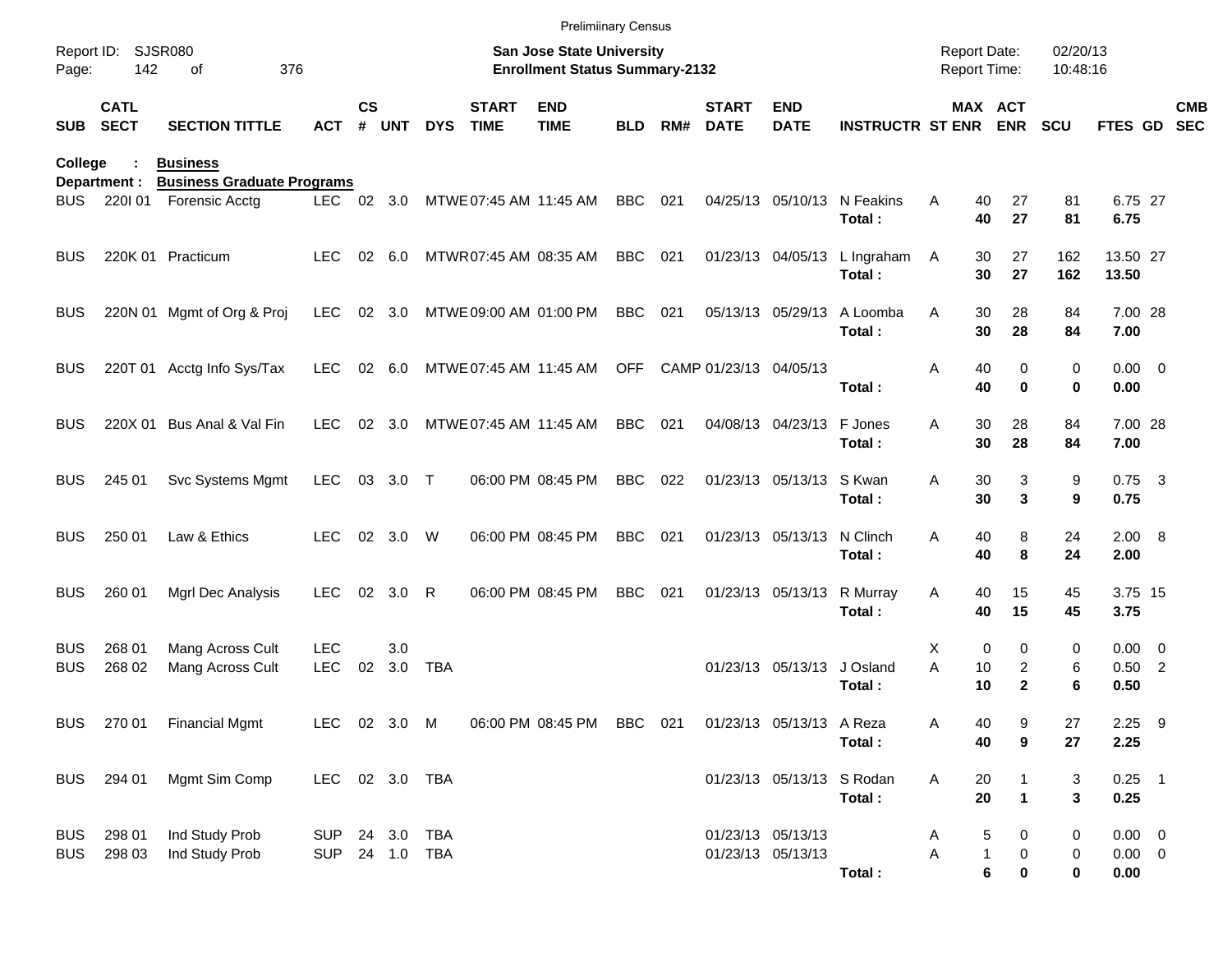|                     |                            |                                   |            |                |            |            |                      |                                                                           | <b>Prelimiinary Census</b> |     |                             |                                                  |                                                       |                                            |                                                        |                      |                                |                          |
|---------------------|----------------------------|-----------------------------------|------------|----------------|------------|------------|----------------------|---------------------------------------------------------------------------|----------------------------|-----|-----------------------------|--------------------------------------------------|-------------------------------------------------------|--------------------------------------------|--------------------------------------------------------|----------------------|--------------------------------|--------------------------|
| Report ID:<br>Page: | 143                        | SJSR080<br>376<br>0f              |            |                |            |            |                      | <b>San Jose State University</b><br><b>Enrollment Status Summary-2132</b> |                            |     |                             |                                                  |                                                       | <b>Report Date:</b><br><b>Report Time:</b> |                                                        | 02/20/13<br>10:48:16 |                                |                          |
| <b>SUB</b>          | <b>CATL</b><br><b>SECT</b> | <b>SECTION TITTLE</b>             | <b>ACT</b> | <b>CS</b><br># | <b>UNT</b> | <b>DYS</b> | <b>START</b><br>TIME | <b>END</b><br><b>TIME</b>                                                 | <b>BLD</b>                 | RM# | <b>START</b><br><b>DATE</b> | <b>END</b><br><b>DATE</b>                        | <b>INSTRUCTR ST ENR</b>                               | <b>MAX</b>                                 | <b>ACT</b><br><b>ENR</b>                               | <b>SCU</b>           | FTES GD                        | <b>CMB</b><br><b>SEC</b> |
| <b>BUS</b>          | 298I01                     | Applied Internship                | <b>SUP</b> | 48             | 1.0        | TBA        |                      |                                                                           |                            |     | 01/23/13                    | 05/13/13                                         | Total:                                                | $\mathsf{A}$                               | 5<br>$\overline{0}$<br>5<br>$\mathbf{0}$               | 0<br>0               | $0.00 \quad 0$<br>0.00         |                          |
|                     | Department :               | <b>Business Graduate Programs</b> |            |                |            |            |                      |                                                                           |                            |     |                             | <b>Lower Division:</b><br><b>Upper Division:</b> | <b>Department Total:</b><br><b>Graduate Division:</b> | 361<br>361                                 | 148<br>$\bf{0}$<br>0<br>$\mathbf 0$<br>$\bf{0}$<br>148 | 525<br>0<br>0<br>525 | 43.75<br>0.00<br>0.00<br>43.75 |                          |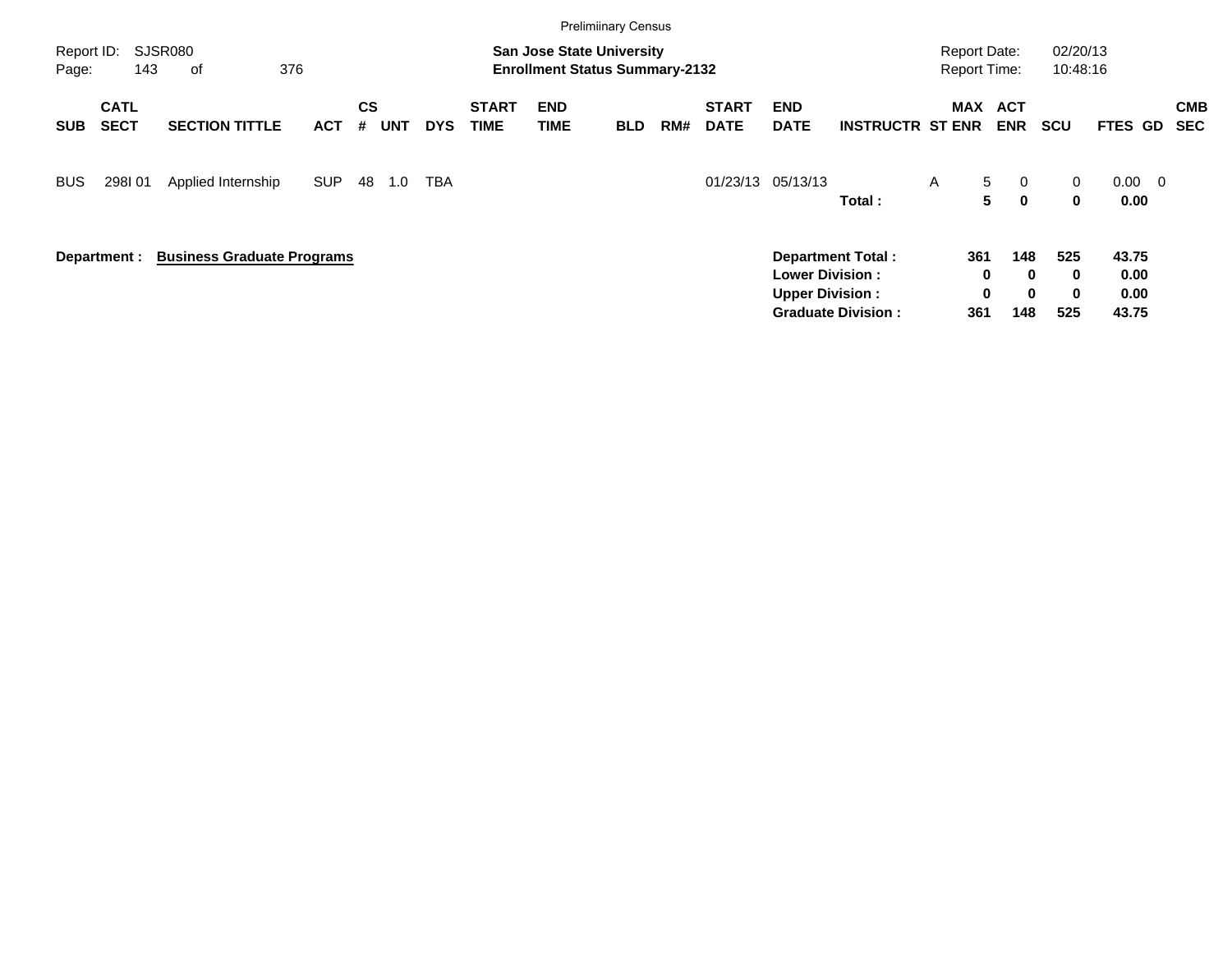|                     |                            |                                      |            |                    |            |            |                             | <b>Prelimiinary Census</b>                                                |            |     |                             |                             |                              |   |                                     |            |                      |                |                          |                          |
|---------------------|----------------------------|--------------------------------------|------------|--------------------|------------|------------|-----------------------------|---------------------------------------------------------------------------|------------|-----|-----------------------------|-----------------------------|------------------------------|---|-------------------------------------|------------|----------------------|----------------|--------------------------|--------------------------|
| Report ID:<br>Page: | 144                        | <b>SJSR080</b><br>376<br>οf          |            |                    |            |            |                             | <b>San Jose State University</b><br><b>Enrollment Status Summary-2132</b> |            |     |                             |                             |                              |   | <b>Report Date:</b><br>Report Time: |            | 02/20/13<br>10:48:16 |                |                          |                          |
|                     |                            |                                      |            |                    |            |            |                             |                                                                           |            |     |                             |                             |                              |   |                                     |            |                      |                |                          |                          |
| <b>SUB</b>          | <b>CATL</b><br><b>SECT</b> | <b>SECTION TITTLE</b>                | <b>ACT</b> | $\mathsf{cs}$<br># | <b>UNT</b> | <b>DYS</b> | <b>START</b><br><b>TIME</b> | <b>END</b><br><b>TIME</b>                                                 | <b>BLD</b> | RM# | <b>START</b><br><b>DATE</b> | <b>END</b><br><b>DATE</b>   | <b>INSTRUCTR ST ENR</b>      |   | MAX ACT                             | <b>ENR</b> | <b>SCU</b>           | <b>FTES GD</b> |                          | <b>CMB</b><br><b>SEC</b> |
| College             |                            | <b>Business</b>                      |            |                    |            |            |                             |                                                                           |            |     |                             |                             |                              |   |                                     |            |                      |                |                          |                          |
|                     | Department :               | <b>Organization &amp; Management</b> |            |                    |            |            |                             |                                                                           |            |     |                             |                             |                              |   |                                     |            |                      |                |                          |                          |
| BUS3                | 10 01                      | <b>Discover Business</b>             | <b>LEC</b> | 02                 | 3.0        | TR         |                             | 07:30 AM 08:45 AM                                                         | <b>BBC</b> | 226 | 01/23/13                    |                             | 05/13/13 R Kepple            | A | 40                                  | 39         | 117                  | 7.80           | $\overline{0}$           |                          |
| BUS3                | 10 02                      | <b>Discover Business</b>             | <b>LEC</b> | 02                 | 3.0        | W          |                             | 06:00 PM 08:45 PM                                                         | <b>BBC</b> | 222 | 01/23/13                    | 05/13/13 R Blitzer          |                              | Α | 40                                  | 44         | 132                  | 8.80           | 0                        |                          |
| BUS3                | 10 03                      | <b>Discover Business</b>             | <b>LEC</b> | 02                 | 3.0        | MW         |                             | 12:00 PM 01:15 PM                                                         | <b>BBC</b> | 021 |                             | 01/23/13 05/13/13           | D Gilliss                    | A | 40                                  | 39         | 117                  | 7.80           | - 0                      |                          |
|                     |                            |                                      |            |                    |            |            |                             |                                                                           |            |     |                             |                             | Total:                       |   | 120                                 | 122        | 366                  | 24.40          |                          |                          |
| BUS3                | 12 01                      | <b>Money Matters</b>                 | SEM        | 05                 | 3.0        | M          |                             | 03:00 PM 04:15 PM                                                         | <b>BBC</b> | 003 | 01/23/13                    | 05/13/13                    | R Okumoto                    | A | 40                                  | 43         | 65                   | 8.60           | $\overline{\mathbf{0}}$  |                          |
| BUS3                | 12 02                      | <b>Money Matters</b>                 | <b>LEC</b> | 01                 | 0.0        | <b>TBA</b> |                             |                                                                           |            |     | 01/23/13                    | 05/13/13                    | R Okumoto                    | A | 45                                  | 43         | 65                   | 0.00           | $\overline{0}$           |                          |
| BUS3                | 12 03                      | <b>Money Matters</b>                 | <b>SEM</b> | 05                 | 3.0        | W          |                             | 03:00 PM 04:15 PM                                                         | <b>BBC</b> | 003 | 01/23/13                    | 05/13/13 R Blitzer          |                              | A | 40                                  | 44         | 66                   | 8.80           | 0                        |                          |
| BUS3                | 12 04                      | <b>Money Matters</b>                 | <b>LEC</b> | 01                 | 0.0        | <b>TBA</b> |                             |                                                                           |            |     |                             | 01/23/13 05/13/13 R Blitzer |                              | A | 45                                  | 44         | 66                   | 0.00           | - 0                      |                          |
|                     |                            |                                      |            |                    |            |            |                             |                                                                           |            |     |                             |                             | Total:                       |   | 170                                 | 174        | 261                  | 17.40          |                          |                          |
| BUS3                | 16 01                      | Intro Lrdshp & Innov                 | LEC        |                    | 02 3.0     | R          |                             | 06:00 PM 08:45 PM                                                         | <b>BBC</b> | 326 |                             | 01/23/13 05/13/13           | R Pollard                    | A | 40                                  | 26         | 78                   | $5.20 \ 0$     |                          |                          |
|                     |                            |                                      |            |                    |            |            |                             |                                                                           |            |     |                             |                             | Total:                       |   | 40                                  | 26         | 78                   | 5.20           |                          |                          |
| BUS3                | 80 01                      | Legal Environment of LEC             |            | 03                 | 3.0        | MW         |                             | 09:00 AM 10:15 AM                                                         | <b>BBC</b> | 202 | 01/23/13                    | 05/13/13 N Clinch           |                              | A | 90                                  | 98         | 294                  | 19.60          | - 0                      |                          |
| BUS3                | 80 02                      | Legal Environment of LEC             |            | 03                 | 3.0        | TR         |                             | 03:00 PM 04:15 PM                                                         | <b>BBC</b> | 104 | 01/23/13                    | 05/13/13                    | J Dworak                     | A | 40                                  | 51         | 153                  | 10.20          | 0                        |                          |
| BUS3                | 80 03                      | Legal Environment of LEC             |            | 03                 | 3.0        | F          |                             | 09:30 AM 12:15 PM                                                         | <b>BBC</b> | 104 | 01/23/13                    | 05/13/13                    | J Dworak                     | A | 40                                  | 42         | 126                  | 8.40           | 0                        |                          |
| BUS3                | 80 04                      | Legal Environment of LEC             |            | 03                 | 3.0        | МW         |                             | 07:30 AM 08:45 AM                                                         | <b>BBC</b> | 104 | 01/23/13                    | 05/13/13 N Clinch           |                              | A | 40                                  | 45         | 135                  | 9.00           | $\overline{0}$           |                          |
| BUS3                | 80 05                      | Legal Environment of LEC             |            | 03                 | 3.0        | м          |                             | 06:00 PM 08:45 PM                                                         | <b>BBC</b> | 104 | 01/23/13                    | 05/13/13 A Casey            |                              | A | 40                                  | 43         | 129                  | 8.60           | 0                        |                          |
| BUS3                | 80 06                      | Legal Environment of LEC             |            | 03                 | 3.0        | R          |                             | 06:00 PM 08:45 PM                                                         | <b>BBC</b> | 104 |                             | 01/23/13 05/13/13           | J Dworak                     | A | 40                                  | 46         | 138                  | 9.20           | 0                        |                          |
|                     |                            |                                      |            |                    |            |            |                             |                                                                           |            |     |                             |                             | Total:                       |   | 290                                 | 325        | 975                  | 65.00          |                          |                          |
| BUS3                | 140 01                     | Fund of Oper Mgmt                    | <b>LEC</b> | 02                 | 3.0        | TR         |                             | 12:00 PM 01:15 PM                                                         | <b>BBC</b> | 104 | 01/23/13                    | 05/13/13                    | D Gilliss                    | A | 40                                  | 46         | 138                  | 9.20           | - 0                      |                          |
| BUS3                | 140 02                     | Fund of Oper Mgmt                    | <b>LEC</b> | 02                 | 3.0        | W          |                             | 06:00 PM 08:45 PM                                                         | <b>BBC</b> | 104 | 01/23/13                    | 05/13/13 M Zhou             |                              | A | 40                                  | 40         | 120                  | 8.00           | $\overline{0}$           |                          |
| BUS3                | 140 03                     | Fund of Oper Mgmt                    | <b>LEC</b> | 02                 | 3.0        | м          |                             | 06:00 PM 08:45 PM                                                         | <b>BBC</b> | 220 | 01/23/13                    | 05/13/13 S Zhou             |                              | A | 40                                  | 41         | 123                  | 8.20           | 0                        |                          |
| BUS3                | 140 04                     | Fund of Oper Mgmt                    | <b>LEC</b> | 02 <sub>o</sub>    | 3.0        | TR         |                             | 09:00 AM 10:15 AM                                                         | <b>BBC</b> | 320 | 01/23/13                    | 05/13/13                    | J Marino                     | A | 40                                  | 42         | 126                  | 8.40           | 0                        |                          |
| BUS3                | 140 05                     | Fund of Oper Mgmt                    | <b>LEC</b> | 02                 | 3.0        | МW         |                             | 09:00 AM 10:15 AM                                                         | <b>BBC</b> | 220 | 01/23/13                    | 05/13/13                    | D Bentley                    | A | 40                                  | 41         | 123                  | 8.20           | 0                        |                          |
|                     | BUS3 140 06                | Fund of Oper Mgmt                    | <b>LEC</b> | 02                 | 3.0        | MW         |                             | 07:30 AM 08:45 AM                                                         | <b>BBC</b> | 220 |                             |                             | 01/23/13 05/13/13 D Bentley  | A | 40                                  | 35         | 105                  | 7.00           | $\overline{\mathbf{0}}$  |                          |
|                     | BUS3 140 07                | Fund of Oper Mgmt                    | <b>LEC</b> |                    | 02 3.0     | <b>TBA</b> |                             |                                                                           |            |     |                             |                             | 01/23/13 05/13/13 A Loomba   | Α | 40                                  | 40         | 120                  | 8.10           | $\overline{2}$           |                          |
|                     | BUS3 140 08                | Fund of Oper Mgmt                    | LEC        |                    | 02 3.0     | TBA        |                             |                                                                           |            |     |                             |                             | 01/23/13 05/13/13 A Loomba   | A | 40                                  | 40         | 120                  | 8.00           | - 0                      |                          |
|                     | BUS3 140 09                | Fund of Oper Mgmt                    | <b>LEC</b> |                    | 02 3.0     | МW         |                             | 10:30 AM 11:45 AM                                                         | <b>BBC</b> | 204 |                             | 01/23/13 05/13/13 R Kepple  |                              | A | 90                                  | 93         | 279                  | 18.60          | $\overline{\phantom{0}}$ |                          |
|                     | BUS3 140 10                | Fund of Oper Mgmt                    | <b>LEC</b> |                    | 02 3.0     | TR         |                             | 10:30 AM 11:45 AM                                                         | <b>BBC</b> | 320 |                             | 01/23/13 05/13/13 J Marino  |                              | A | 40                                  | 42         | 126                  | 8.40           | $\overline{\phantom{0}}$ |                          |
|                     | BUS3 140 11                | Fund of Oper Mgmt                    | <b>LEC</b> |                    | 02 3.0     | W          |                             | 06:00 PM 08:45 PM                                                         | <b>BBC</b> | 220 |                             | 01/23/13 05/13/13 S Zhou    |                              | A | 40                                  | 40         | 120                  | 8.00           | $\overline{\phantom{0}}$ |                          |
|                     | BUS3 140 12                | Fund of Oper Mgmt                    | <b>LEC</b> |                    | 02 3.0     | TR         |                             | 01:30 PM 02:45 PM                                                         | <b>BBC</b> | 104 |                             | 01/23/13 05/13/13 D Gilliss |                              | A | 40                                  | 45         | 135                  | 9.00           | $\overline{\phantom{0}}$ |                          |
|                     | BUS3 140 13                | Fund of Oper Mgmt                    | <b>LEC</b> |                    | 02 3.0     | MW         |                             | 03:00 PM 04:15 PM                                                         | <b>BBC</b> | 104 |                             | 01/23/13 05/13/13 D Gilliss |                              | A | 40                                  | 43         | 129                  | 8.60 0         |                          |                          |
|                     | BUS3 140 14                | Fund of Oper Mgmt                    | LEC        |                    | 02 3.0     | R          |                             | 03:00 PM 05:45 PM                                                         | <b>BBC</b> | 108 |                             |                             | 01/23/13 05/13/13 R Salstrom | Α | 40                                  | 39         | 117                  | 7.80 0         |                          |                          |
|                     |                            |                                      |            |                    |            |            |                             |                                                                           |            |     |                             |                             | Total:                       |   |                                     | 610 627    | 1881                 | 125.50         |                          |                          |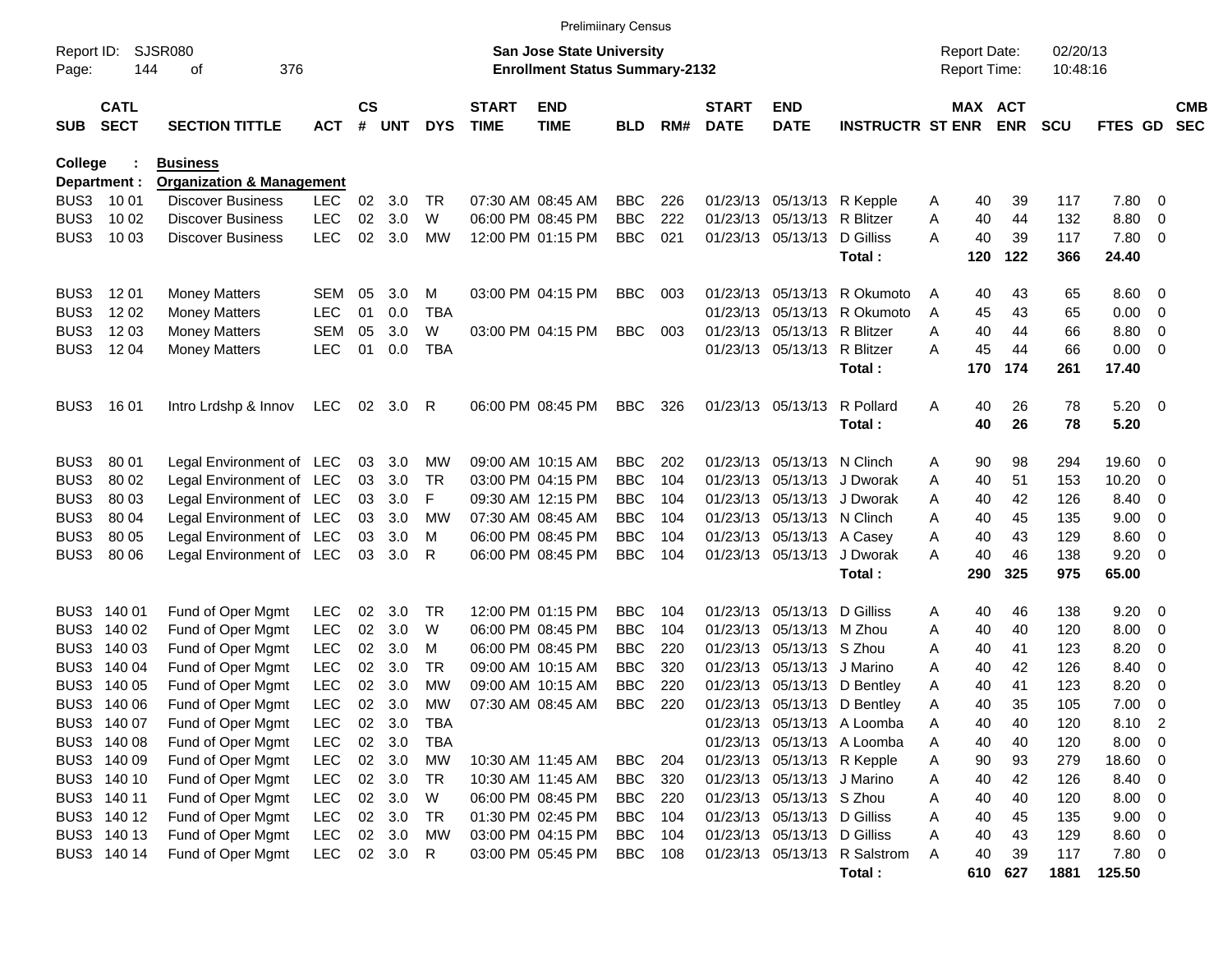|            |                                           |                                                       |                                        |                    |                   |                      |                             | <b>Prelimiinary Census</b>                                         |                                 |                   |                             |                                                             |                                               |                                            |                              |                          |                                        |                           |                          |
|------------|-------------------------------------------|-------------------------------------------------------|----------------------------------------|--------------------|-------------------|----------------------|-----------------------------|--------------------------------------------------------------------|---------------------------------|-------------------|-----------------------------|-------------------------------------------------------------|-----------------------------------------------|--------------------------------------------|------------------------------|--------------------------|----------------------------------------|---------------------------|--------------------------|
| Page:      | Report ID: SJSR080<br>145                 | 376<br>οf                                             |                                        |                    |                   |                      |                             | San Jose State University<br><b>Enrollment Status Summary-2132</b> |                                 |                   |                             |                                                             |                                               | <b>Report Date:</b><br><b>Report Time:</b> |                              | 02/20/13<br>10:48:16     |                                        |                           |                          |
| <b>SUB</b> | <b>CATL</b><br><b>SECT</b>                | <b>SECTION TITTLE</b>                                 | <b>ACT</b>                             | $\mathsf{cs}$<br># | <b>UNT</b>        | <b>DYS</b>           | <b>START</b><br><b>TIME</b> | <b>END</b><br><b>TIME</b>                                          | <b>BLD</b>                      | RM#               | <b>START</b><br><b>DATE</b> | <b>END</b><br><b>DATE</b>                                   | <b>INSTRUCTR ST ENR</b>                       |                                            | <b>MAX ACT</b><br><b>ENR</b> | <b>SCU</b>               | <b>FTES GD</b>                         |                           | <b>CMB</b><br><b>SEC</b> |
|            | BUS3 141 01                               | <b>Materials Mgt</b>                                  | <b>LEC</b>                             |                    | 02 3.0            | <b>TR</b>            |                             | 07:30 AM 08:45 AM                                                  | <b>BBC</b>                      | 320               |                             | 01/23/13 05/13/13                                           | J Marino<br>Total:                            | A<br>40<br>40                              | 44<br>44                     | 132<br>132               | 8.80 0<br>8.80                         |                           |                          |
|            | BUS3 142 01                               | <b>Total Quality Mgmt</b>                             | <b>LEC</b>                             |                    | $02 \quad 3.0$    | MW                   |                             | 07:30 AM 08:45 AM                                                  | <b>BBC</b>                      | 226               |                             | 01/23/13 05/13/13                                           | J Marino<br>Total:                            | 40<br>A<br>40                              | 47<br>47                     | 141<br>141               | $9.40 \quad 0$<br>9.40                 |                           |                          |
|            | BUS3 144 01<br>BUS3 144 02                | Supply Chain Mgmt<br>Supply Chain Mgmt                | <b>LEC</b><br><b>LEC</b>               | 02<br>02           | 3.0<br>3.0        | м<br><b>MW</b>       |                             | 06:00 PM 08:45 PM<br>01:30 PM 02:45 PM                             | <b>BBC</b><br><b>BBC</b>        | 003<br>021        |                             | 01/23/13 05/13/13<br>01/23/13 05/13/13                      | M Zhou<br>M Zhou<br>Total:                    | 40<br>A<br>40<br>A<br>80                   | 37<br>39<br>76               | 111<br>117<br>228        | 7.45<br>7.80 0<br>15.25                | $\blacksquare$ 1          |                          |
|            | BUS3 146 01                               | Project Management LEC                                |                                        |                    | 02 3.0            | R                    |                             | 06:00 PM 08:45 PM                                                  | <b>BBC</b>                      | 102               |                             | 01/23/13 05/13/13                                           | L Gee<br>Total:                               | 40<br>Α<br>40                              | 47<br>47                     | 141<br>141               | $9.45$ 1<br>9.45                       |                           |                          |
|            | BUS3 147 01<br>HRTM 147 01                | Servic Oper Mgmt<br>Servic Oper Mgmt                  | <b>LEC</b><br><b>LEC</b>               | 02<br>02           | 3.0<br>3.0        | MW<br><b>MW</b>      |                             | 01:30 PM 02:45 PM<br>01:30 PM 02:45 PM                             | <b>BBC</b><br><b>BBC</b>        | 220<br>220        |                             | 01/23/13 05/13/13 S Zhou<br>01/23/13 05/13/13 S Zhou        | Total:                                        | 40<br>A<br>A<br>0<br>40                    | 31<br>11<br>42               | 93<br>33<br>126          | 6.20<br>2.20<br>8.40                   | $0\,$ C<br>0 <sup>o</sup> |                          |
|            | BUS3 149 01                               | Negotn & Cnflct Reso LEC                              |                                        |                    | 02 3.0 F          |                      |                             | 09:30 AM 12:15 PM                                                  | <b>BBC</b>                      | 103               |                             | 01/23/13 05/13/13                                           | K Bryant<br>Total:                            | Α<br>40<br>40                              | 45<br>45                     | 135<br>135               | $9.00 \t 0$<br>9.00                    |                           |                          |
|            | BUS3 150 01<br>BUS3 150 02<br>BUS3 150 03 | Fund of HR Mgmt<br>Fund of HR Mgmt<br>Fund of HR Mgmt | <b>LEC</b><br><b>LEC</b><br><b>LEC</b> | 02<br>02<br>02     | 3.0<br>3.0<br>3.0 | TR<br><b>TR</b><br>M |                             | 09:00 AM 10:15 AM<br>10:30 AM 11:45 AM<br>06:00 PM 08:45 PM        | BBC<br><b>BBC</b><br><b>BBC</b> | 326<br>326<br>323 |                             | 01/23/13 05/13/13<br>01/23/13 05/13/13<br>01/23/13 05/13/13 | M Virick<br>M Virick<br>R Partridge<br>Total: | 40<br>A<br>40<br>A<br>40<br>A<br>120       | 42<br>45<br>44<br>131        | 126<br>135<br>132<br>393 | 8.40 0<br>$9.00 \t 0$<br>8.85<br>26.25 | $\overline{1}$            |                          |
|            | BUS3 151 01                               | <b>Labor Relations</b>                                | LEC.                                   | 02                 | 3.0               | MW                   |                             | 12:00 PM 01:15 PM                                                  | <b>BBC</b>                      | 326               |                             | 01/23/13 05/13/13                                           | R Partridge<br>Total:                         | 40<br>A<br>40                              | 41<br>41                     | 123<br>123               | $8.20 \ 0$<br>8.20                     |                           |                          |
|            | BUS3 153 01                               | Mgmt of Diversity                                     | <b>LEC</b>                             |                    | 02 3.0            | МW                   |                             | 03:00 PM 04:15 PM                                                  | BBC                             | 220               |                             |                                                             | 01/23/13 05/13/13 R Partridge<br>Total:       | 40<br>A<br>40                              | 30<br>30                     | 90<br>90                 | $6.00 \quad 0$<br>6.00                 |                           |                          |
|            | BUS3 154 01                               | Wkfrce Plan Staff & LEC 02 3.0 TR                     |                                        |                    |                   |                      |                             | 12:00 PM 01:15 PM BBC 326                                          |                                 |                   |                             | 01/23/13 05/13/13                                           | M Virick<br>Total:                            | Α<br>40<br>40                              | 39<br>39                     | 117<br>117               | 7.80 0<br>7.80                         |                           |                          |
|            | BUS3 157 01                               | Legal Issues in Hrm LEC 02 3.0 W                      |                                        |                    |                   |                      |                             | 06:00 PM 08:45 PM                                                  | BBC 003                         |                   |                             | 01/23/13 05/13/13 S Malos                                   | Total:                                        | Α<br>40<br>40                              | 39<br>39                     | 117<br>117               | 7.80 0<br>7.80                         |                           |                          |
|            | BUS3 158 01                               | Compensatn & Rewd SLEC 02 3.0 R                       |                                        |                    |                   |                      |                             | 03:00 PM 05:45 PM BBC 102                                          |                                 |                   |                             | 01/23/13 05/13/13 T Brown                                   |                                               | 40<br>A                                    | 42                           | 126                      | 8.55 3                                 |                           |                          |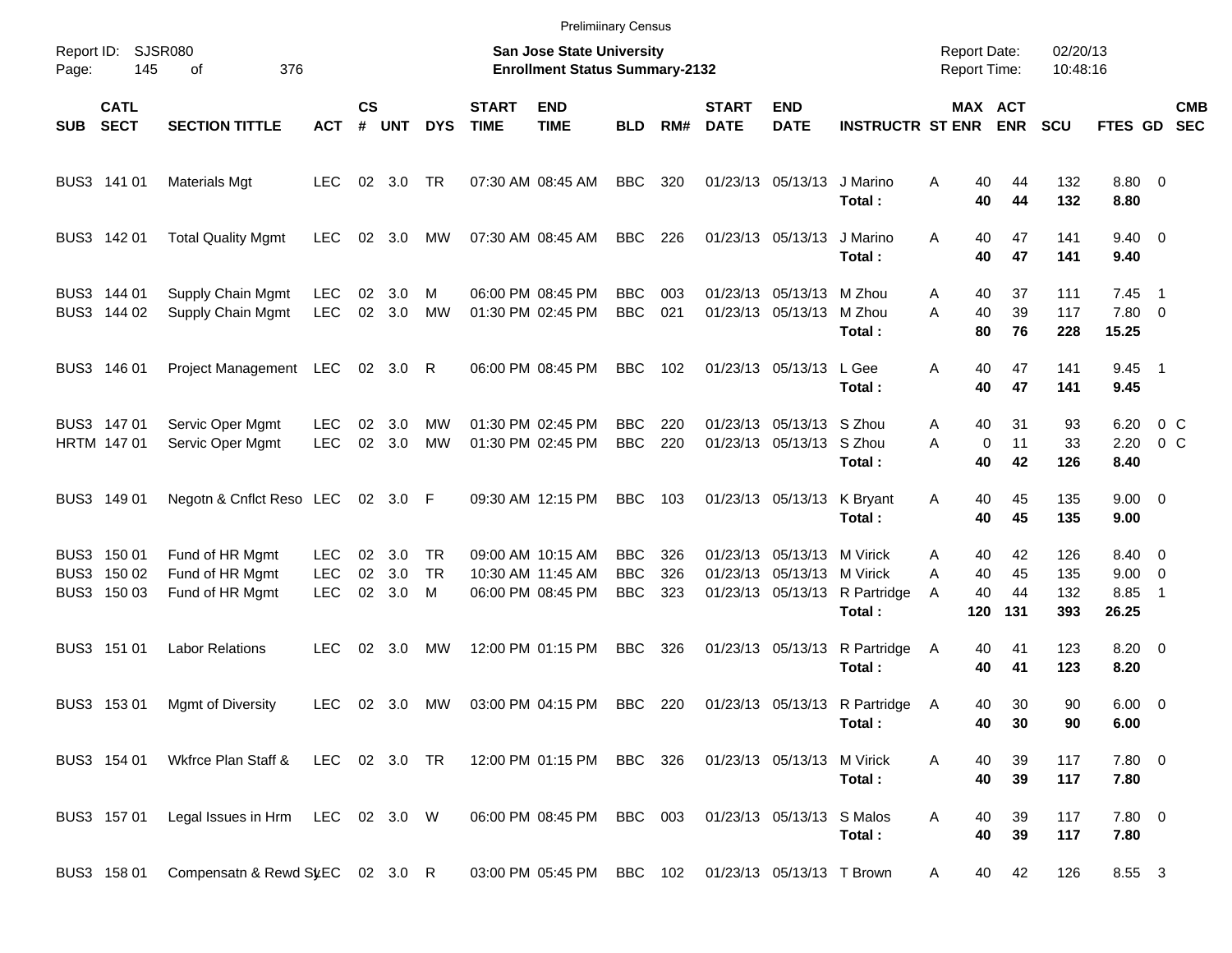|                     |                            |                                       |               |                    |            |              |                             | <b>Prelimiinary Census</b>                                                |            |     |                             |                            |                                                          |                     |          |              |                      |                    |                          |                          |
|---------------------|----------------------------|---------------------------------------|---------------|--------------------|------------|--------------|-----------------------------|---------------------------------------------------------------------------|------------|-----|-----------------------------|----------------------------|----------------------------------------------------------|---------------------|----------|--------------|----------------------|--------------------|--------------------------|--------------------------|
| Report ID:<br>Page: | 146                        | <b>SJSR080</b><br>376<br>οf           |               |                    |            |              |                             | <b>San Jose State University</b><br><b>Enrollment Status Summary-2132</b> |            |     |                             |                            |                                                          | <b>Report Date:</b> |          | Report Time: | 02/20/13<br>10:48:16 |                    |                          |                          |
| <b>SUB</b>          | <b>CATL</b><br><b>SECT</b> | <b>SECTION TITTLE</b>                 | <b>ACT</b>    | $\mathsf{cs}$<br># | <b>UNT</b> | <b>DYS</b>   | <b>START</b><br><b>TIME</b> | <b>END</b><br><b>TIME</b>                                                 | <b>BLD</b> | RM# | <b>START</b><br><b>DATE</b> | <b>END</b><br><b>DATE</b>  | <b>INSTRUCTR ST ENR ENR</b>                              |                     |          | MAX ACT      | <b>SCU</b>           | FTES GD            |                          | <b>CMB</b><br><b>SEC</b> |
|                     |                            |                                       |               |                    |            |              |                             |                                                                           |            |     |                             |                            | Total:                                                   |                     | 40       | 42           | 126                  | 8.55               |                          |                          |
|                     | BUS3 159 01                | Senior Sem in HRM                     | SEM           | 05                 | 3.0        | R            |                             | 06:00 PM 08:45 PM                                                         | <b>BBC</b> | 003 |                             | 01/23/13 05/13/13          | S Malos<br>Total:                                        | Α                   | 40<br>40 | 41<br>41     | 123<br>123           | $8.20 \ 0$<br>8.20 |                          |                          |
|                     | BUS3 160 01                | Fund Mgmt & Org Beh LEC               |               |                    | 02 3.0     | TR           |                             | 07:30 AM 08:45 AM                                                         | <b>BBC</b> | 202 |                             |                            | 01/23/13 05/13/13 S Francis                              | A                   | 90       | 88           | 264                  | 17.60 0            |                          |                          |
|                     | BUS3 160 02                | Fund Mgmt & Org Beh LEC               |               | 02 <sub>o</sub>    | 3.0        | м            |                             | 06:00 PM 08:45 PM                                                         | <b>BBC</b> | 222 |                             | 01/23/13 05/13/13 P Wells  |                                                          | A                   | 40       | 41           | 123                  | 8.20               | $\overline{\phantom{0}}$ |                          |
|                     | BUS3 160 03                | Fund Mgmt & Org Beh LEC               |               |                    | 02 3.0     | <b>MW</b>    |                             | 12:00 PM 01:15 PM                                                         | <b>BBC</b> | 205 |                             | 01/23/13 05/13/13 D Hover  |                                                          | A                   | 45       | 44           | 132                  | 8.80 0             |                          |                          |
|                     | BUS3 160 04                | Fund Mgmt & Org Beh LEC               |               |                    | 02 3.0     | <b>TBA</b>   |                             |                                                                           |            |     |                             | 01/23/13 05/13/13 A Osland |                                                          | A                   | 40       | 40           | 120                  | $8.00 \t 0$        |                          |                          |
|                     | BUS3 160 05                | Fund Mgmt & Org Beh LEC               |               |                    | 02 3.0     | TBA          |                             |                                                                           |            |     |                             |                            | 01/23/13 05/13/13 A Osland                               | A                   | 40       | 37           | 111                  | 7.45               | - 1                      |                          |
|                     | BUS3 160 06                | Fund Mgmt & Org Beh LEC               |               |                    | 02 3.0     | TBA          |                             |                                                                           |            |     |                             | 01/23/13 05/13/13 A Osland |                                                          | A                   | 40       | 38           | 114                  | 7.60 0             |                          |                          |
|                     | BUS3 160 07                | Fund Mgmt & Org Beh LEC               |               |                    | 02 3.0     | <b>TR</b>    |                             | 01:30 PM 02:45 PM                                                         | <b>BBC</b> | 324 |                             |                            | 01/23/13 05/13/13 H Boschken                             | A                   | 40       | 34           | 102                  | $6.80$ 0           |                          |                          |
|                     | BUS3 160 08                | Fund Mgmt & Org Beh LEC               |               |                    | 02 3.0     | МW           |                             | 10:30 AM 11:45 AM                                                         | <b>BBC</b> | 226 |                             |                            | 01/23/13 05/13/13 R Roman                                | A                   | 40       | 43           | 129                  | $8.60 \quad 0$     |                          |                          |
|                     | BUS3 160 09                | Fund Mgmt & Org Beh LEC               |               |                    | 02 3.0     | W            |                             | 06:00 PM 08:45 PM                                                         | <b>BBC</b> | 326 |                             | 01/23/13 05/13/13 P Wells  |                                                          | A                   | 40       | 40           | 120                  | $8.00 \t 0$        |                          |                          |
|                     | BUS3 160 10                | Fund Mgmt & Org Beh LEC               |               |                    | 02 3.0     | <b>TR</b>    |                             | 12:00 PM 01:15 PM                                                         | <b>BBC</b> | 226 |                             |                            | 01/23/13 05/13/13 N Da Silva                             | A                   | 40       | 44           | 132                  | $8.80\ 0$          |                          |                          |
|                     | BUS3 160 11                | Fund Mgmt & Org Beh LEC               |               |                    | 02 3.0     | T.           |                             | 06:00 PM 08:45 PM                                                         | <b>BBC</b> | 226 |                             | 01/23/13 05/13/13 P Wells  |                                                          | A                   | 40       | 43           | 129                  | 8.60 0             |                          |                          |
|                     | BUS3 160 12                | Fund Mgmt & Org Beh LEC               |               |                    | 02 3.0     | <b>TBA</b>   |                             |                                                                           |            |     |                             |                            | 01/23/13 05/13/13 C Johnson                              | A                   | 40       | 39           | 117                  | 7.80 0             |                          |                          |
|                     |                            |                                       |               |                    |            |              |                             |                                                                           |            |     |                             |                            | Total:                                                   |                     | 535      | 531          | 1593                 | 106.25             |                          |                          |
|                     |                            | BUS3 161A 01 Applied Org Behavr       | SEM           | 05                 | 3.0        | TR           |                             | 10:30 AM 11:45 AM                                                         | <b>BBC</b> | 226 |                             |                            | 01/23/13 05/13/13 N Da Silva                             | A                   | 40       | 37           | 111                  | $7.40 \quad 0$     |                          |                          |
| BUS3                |                            | 161A 02 Applied Org Behavr            | <b>SEM</b>    | 05                 | 3.0        | <b>TR</b>    |                             | 09:00 AM 10:15 AM                                                         | <b>BBC</b> | 226 |                             |                            | 01/23/13 05/13/13 N Da Silva                             | A                   | 40       | 26           | 78                   | $5.20 \ 0$         |                          |                          |
| BUS3                |                            | 161A 03 Applied Org Behavr            | <b>SEM</b>    | 05                 | 3.0        | $\mathsf{T}$ |                             | 06:00 PM 08:45 PM                                                         | <b>BBC</b> | 323 |                             |                            | 01/23/13 05/13/13 R Pollard                              | A                   | 40       | 31           | 93                   | 6.25               | $\overline{\phantom{1}}$ |                          |
|                     |                            |                                       |               |                    |            |              |                             |                                                                           |            |     |                             |                            | Total:                                                   |                     | 120      | 94           | 282                  | 18.85              |                          |                          |
|                     |                            | BUS3 161B 01 Org Theory, Design & LEC |               |                    | 02 3.0     | R            |                             | 06:00 PM 08:45 PM                                                         | <b>BBC</b> | 226 |                             | 01/23/13 05/13/13 C Spell  |                                                          | A                   | 40       | 38           | 114                  | 7.60 0             |                          |                          |
|                     |                            | BUS3 161B 02 Org Theory, Design & LEC |               |                    | 02 3.0     | <b>TR</b>    |                             | 03:00 PM 04:15 PM                                                         | <b>BBC</b> | 226 |                             | 01/23/13 05/13/13 C Spell  |                                                          | A                   | 40       | 40           | 120                  | 8.00 0             |                          |                          |
|                     |                            | BUS3 161B 03 Org Theory, Design & LEC |               |                    | 02 3.0     | MW           |                             | 12:00 PM 01:15 PM                                                         | <b>BBC</b> | 105 |                             | 01/23/13 05/13/13 C Phipps |                                                          | A                   | 40       | 41           | 123                  | $8.20 \ 0$         |                          |                          |
|                     |                            |                                       |               |                    |            |              |                             |                                                                           |            |     |                             |                            | Total:                                                   |                     | 120      | 119          | 357                  | 23.80              |                          |                          |
|                     | BUS3 162 01                | Intl & Compar Mgmt LEC                |               |                    | 02 3.0     | МW           |                             | 10:30 AM 11:45 AM                                                         | BBC        | 104 |                             |                            | 01/23/13 05/13/13 I Lescent-Gi A                         |                     | 40       | 44           | 132                  | $8.80\ 0$          |                          |                          |
|                     | BUS3 162 02                | Intl & Compar Mgmt                    | LEC           |                    | 02 3.0     | $\mathsf{R}$ |                             | 06:00 PM 08:45 PM                                                         | BBC        | 222 |                             |                            | 01/23/13 05/13/13 W Van Hooff A                          |                     | 40       | 30           | 90                   | $6.00 \quad 0$     |                          |                          |
|                     | BUS3 162 03                | Intl & Compar Mgmt                    | LEC           |                    | 02 3.0     | W            |                             | 03:00 PM 05:45 PM                                                         | <b>BBC</b> | 021 |                             |                            | 01/23/13 05/13/13 W Van Hooff A                          |                     | 40       | 43           | 129                  | $8.60$ 0           |                          |                          |
|                     | BUS3 162 04                | Intl & Compar Mgmt                    | LEC 02 3.0 R  |                    |            |              |                             | 03:00 PM 05:45 PM                                                         | BBC 021    |     |                             |                            | 01/23/13 05/13/13 W Van Hooff A                          |                     | 40       | 44           | 132                  | 8.80 0             |                          |                          |
|                     |                            |                                       |               |                    |            |              |                             |                                                                           |            |     |                             |                            | Total:                                                   |                     |          | 160 161      | 483                  | 32.20              |                          |                          |
|                     |                            | BUS3 165A 01 Global Leadership        | LEC 02 3.0 W  |                    |            |              |                             | 06:00 PM 08:45 PM                                                         | BBC 323    |     |                             | 01/23/13 05/13/13 G Lester |                                                          | A                   | 40       | 27           | 81                   | $5.40 \ 0$         |                          |                          |
|                     |                            |                                       |               |                    |            |              |                             |                                                                           |            |     |                             |                            | Total:                                                   |                     | 40       | 27           | 81                   | 5.40               |                          |                          |
|                     | BUS3 166 01                | Bus, Govt, Society                    | LEC 02 3.0 TR |                    |            |              |                             |                                                                           |            |     |                             |                            | 01:30 PM 02:45 PM BBC 323 01/23/13 05/13/13 A Lawrence A |                     | 40       | 43           | 129                  | 8.60 0             |                          |                          |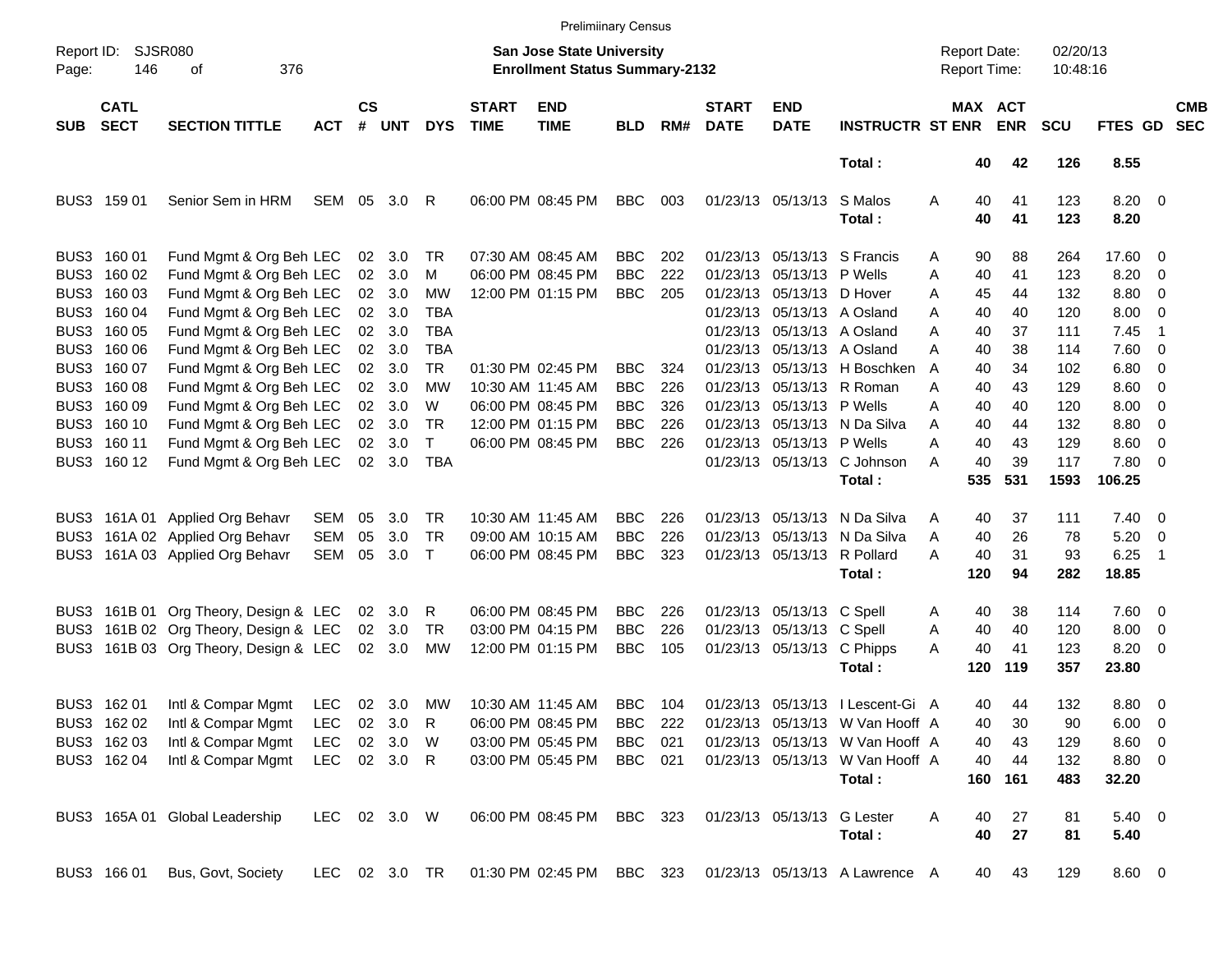|            |                            |                                |            |                |                |            |                             | <b>Prelimiinary Census</b>                                                |            |     |                             |                             |                                  |                                            |                       |                      |                |                          |            |
|------------|----------------------------|--------------------------------|------------|----------------|----------------|------------|-----------------------------|---------------------------------------------------------------------------|------------|-----|-----------------------------|-----------------------------|----------------------------------|--------------------------------------------|-----------------------|----------------------|----------------|--------------------------|------------|
| Page:      | Report ID: SJSR080<br>147  | 376<br>οf                      |            |                |                |            |                             | <b>San Jose State University</b><br><b>Enrollment Status Summary-2132</b> |            |     |                             |                             |                                  | <b>Report Date:</b><br><b>Report Time:</b> |                       | 02/20/13<br>10:48:16 |                |                          |            |
| <b>SUB</b> | <b>CATL</b><br><b>SECT</b> | <b>SECTION TITTLE</b>          | <b>ACT</b> | <b>CS</b><br># | <b>UNT</b>     | <b>DYS</b> | <b>START</b><br><b>TIME</b> | <b>END</b><br><b>TIME</b>                                                 | <b>BLD</b> | RM# | <b>START</b><br><b>DATE</b> | <b>END</b><br><b>DATE</b>   | <b>INSTRUCTR ST ENR</b>          |                                            | MAX ACT<br><b>ENR</b> | <b>SCU</b>           | FTES GD SEC    |                          | <b>CMB</b> |
|            | BUS3 166 02                | Bus, Govt, Society             | <b>LEC</b> | 02             | 3.0            | TR.        |                             | 03:00 PM 04:15 PM                                                         | <b>BBC</b> | 323 |                             |                             | 01/23/13 05/13/13 A Lawrence     | 40<br>A                                    | 33                    | 99                   | $6.60$ 0       |                          |            |
|            | BUS3 166 03                | Bus, Govt, Society             | <b>LEC</b> | 02             | 3.0            | <b>TBA</b> |                             |                                                                           |            |     |                             | 01/23/13 05/13/13 R Stross  |                                  | 40<br>Α                                    | 32                    | 96                   | 6.45           | - 1                      |            |
|            | BUS3 166 04                | Bus, Govt, Society             | <b>LEC</b> |                | 02 3.0         | MW         |                             | 12:00 PM 01:15 PM                                                         | <b>BBC</b> | 102 |                             | 01/23/13 05/13/13 R Stross  |                                  | 40<br>A                                    | 37                    | 111                  | 7.45           | $\overline{\phantom{1}}$ |            |
|            |                            |                                |            |                |                |            |                             |                                                                           |            |     |                             |                             | Total:                           | 160                                        | 145                   | 435                  | 29.10          |                          |            |
|            |                            | BUS3 169B 01 Honors Seminar    | <b>LEC</b> |                | 02 3.0 M       |            |                             | 04:30 PM 07:15 PM                                                         | BBC        | 102 |                             | 01/23/13 05/13/13 A Basu    |                                  | 30<br>A                                    | 12                    | 36                   | $2.40 \ 0$     |                          |            |
|            |                            |                                |            |                |                |            |                             |                                                                           |            |     |                             |                             | Total:                           | 30                                         | 12                    | 36                   | 2.40           |                          |            |
|            |                            | BUS3 180D 01 Indiv St Org Mgmt | <b>SUP</b> | 36             | 3.0            | <b>TBA</b> |                             |                                                                           |            |     |                             | 01/23/13 05/13/13           |                                  | 0<br>Α                                     | 0                     | 0                    | $0.00 \t 0$    |                          |            |
|            |                            | BUS3 180D 02 Indiv St Org Mgmt | <b>SUP</b> | 36             | 1.0            | <b>TBA</b> |                             |                                                                           |            |     |                             | 01/23/13 05/13/13           |                                  | 10<br>Α                                    | 0                     | 0                    | $0.00 \t 0$    |                          |            |
|            |                            | BUS3 180D 03 Indiv St Org Mgmt | <b>SUP</b> | 36             | 1.0            | <b>TBA</b> |                             |                                                                           |            |     |                             | 01/23/13 05/13/13           |                                  | 10<br>Α                                    | 0                     | 0                    | $0.00 \t 0$    |                          |            |
|            |                            | BUS3 180D 04 Indiv St Org Mgmt | <b>SUP</b> | 36             | 1.0            | <b>TBA</b> |                             |                                                                           |            |     |                             | 01/23/13 05/13/13           |                                  | 10<br>Α                                    | 0                     | 0                    | $0.00 \t 0$    |                          |            |
|            |                            | BUS3 180D 05 Indiv St Org Mgmt | <b>SUP</b> | 36             | 1.0            | <b>TBA</b> |                             |                                                                           |            |     |                             | 01/23/13 05/13/13           |                                  | 10<br>Α                                    | 0                     | 0                    | $0.00 \t 0$    |                          |            |
|            |                            | BUS3 180D 06 Indiv St Org Mgmt | <b>SUP</b> | 36             | 3.0            | <b>TBA</b> |                             |                                                                           |            |     |                             | 01/23/13 05/13/13 R Pollard |                                  | Α<br>10                                    | 4                     | 12                   | $0.80 \ 0$     |                          |            |
|            |                            | BUS3 180D 07 Indiv St Org Mgmt | <b>SUP</b> | 36             | 3.0            | <b>TBA</b> |                             |                                                                           |            |     |                             | 01/23/13 05/13/13           |                                  | Α<br>10                                    | $\Omega$              | $\mathbf 0$          | $0.00 \t 0$    |                          |            |
|            |                            | BUS3 180D 08 Indiv St Org Mgmt | <b>SUP</b> | 36             | 2.0            | <b>TBA</b> |                             |                                                                           |            |     |                             | 01/23/13 05/13/13 X Quan    |                                  | 5<br>Α                                     | $\mathbf{1}$          | 2                    | $0.13 \quad 0$ |                          |            |
|            |                            |                                |            |                |                |            |                             |                                                                           |            |     |                             |                             | Total:                           | 65                                         | 5                     | 14                   | 0.93           |                          |            |
|            | BUS3 181 01                | Intro to Entrepreneu           | <b>LEC</b> |                | $02 \quad 3.0$ | МW         |                             | 01:30 PM 02:45 PM                                                         | <b>BBC</b> | 226 |                             | 01/23/13 05/13/13 X Quan    |                                  | 40<br>A                                    | 38                    | 114                  | $7.60 \t 0$    |                          |            |
|            | BUS3 181 02                | Intro to Entrepreneu           | LEC        |                | 02 3.0         | W          |                             | 06:00 PM 08:45 PM                                                         | <b>BBC</b> | 226 |                             | 01/23/13 05/13/13 X Quan    |                                  | A<br>40                                    | 27                    | 81                   | $5.40 \ 0$     |                          |            |
|            |                            |                                |            |                |                |            |                             |                                                                           |            |     |                             |                             | Total:                           | 80                                         | 65                    | 195                  | 13.00          |                          |            |
|            | BUS3 182 01                | Bus Plan for New Ven LEC       |            |                | $02 \quad 3.0$ | MW         |                             | 12:00 PM 01:15 PM                                                         | <b>BBC</b> | 226 |                             | 01/23/13 05/13/13 A Basu    |                                  | Α<br>40                                    | 42                    | 126                  | 8.40 0         |                          |            |
|            |                            |                                |            |                |                |            |                             |                                                                           |            |     |                             |                             | Total:                           | 40                                         | 42                    | 126                  | 8.40           |                          |            |
|            | BUS3 18301                 | Global Entreneurship LEC       |            |                | 02 3.0 M       |            |                             | 06:00 PM 08:45 PM                                                         | <b>BBC</b> | 226 |                             | 01/23/13 05/13/13           | A Musgrave A                     | 40                                         | 26                    | 78                   | $5.20 \ 0$     |                          |            |
|            |                            |                                |            |                |                |            |                             |                                                                           |            |     |                             |                             | Total:                           | 40                                         | 26                    | 78                   | 5.20           |                          |            |
|            | BUS3 186H 01 E-Lab         |                                | SEM        | 05             | 3.0            | W          |                             | 06:00 PM 08:45 PM                                                         | <b>BBC</b> | 322 |                             | 01/23/13 05/13/13 S Bennet  |                                  | 20<br>A                                    | 14                    | 42                   | 2.85           | $\blacksquare$ 1         |            |
|            |                            |                                |            |                |                |            |                             |                                                                           |            |     |                             |                             | Total :                          | 20                                         | 14                    | 42                   | 2.85           |                          |            |
|            | BUS3 187 01                | <b>Global Dimensn Bus</b>      | LEC        |                | 02 3.0         | МW         |                             | 12:00 PM 01:15 PM                                                         | BBC        | 202 |                             |                             | 01/23/13 05/13/13 I Lescent-Gi A | 90                                         | 83                    | 249                  | 16.60 0        |                          |            |
|            | BUS3 187 02                | Global Dimensn Bus             | <b>LEC</b> |                | 02 3.0         | M          |                             | 06:00 PM 08:45 PM                                                         | <b>BBC</b> | 202 |                             | 01/23/13 05/13/13 A Rao     |                                  | 90<br>Α                                    | 96                    | 288                  | 19.20 0        |                          |            |
|            | BUS3 187 03                | Global Dimensn Bus             | LEC        |                | 02 3.0         | W          |                             | 06:00 PM 08:45 PM                                                         | BBC        | 102 |                             | 01/23/13 05/13/13 R Wood    |                                  | 40<br>A                                    | 46                    | 138                  | $9.20 \ 0$     |                          |            |
|            | BUS3 187 04                | <b>Global Dimensn Bus</b>      | LEC        |                | 02 3.0         | TR         |                             | 09:00 AM 10:15 AM                                                         | BBC        | 102 |                             |                             | 01/23/13 05/13/13 S Francis      | 40<br>Α                                    | 46                    | 138                  | $9.20 \ 0$     |                          |            |
|            | BUS3 187 05                | Global Dimensn Bus             | LEC        |                | 02 3.0         | $\top$     |                             | 06:00 PM 08:45 PM                                                         | <b>BBC</b> | 102 |                             | 01/23/13 05/13/13 R Wood    |                                  | 40<br>A                                    | 43                    | 129                  | $8.60$ 0       |                          |            |
|            | BUS3 187 06                | Global Dimensn Bus             | LEC        |                | 02 3.0         | TBA        |                             |                                                                           |            |     |                             |                             | 01/23/13 05/13/13 J Jankovich    | 90<br>A                                    | 97                    | 291                  | 19.40 0        |                          |            |
|            | BUS3 187 07                | Global Dimensn Bus             | LEC        |                | 02 3.0         | TR         |                             | 01:30 PM 02:45 PM                                                         | <b>BBC</b> | 302 |                             | 01/23/13 05/13/13 T Kothari |                                  | 40<br>Α                                    | 44                    | 132                  | 8.80 0         |                          |            |
|            | BUS3 187 08                | Global Dimensn Bus             | LEC        |                | 02 3.0 M       |            |                             | 03:00 PM 05:45 PM                                                         | BBC        | 226 |                             | 01/23/13 05/13/13 A Rao     |                                  | 40<br>A                                    | 40                    | 120                  | 8.00 0         |                          |            |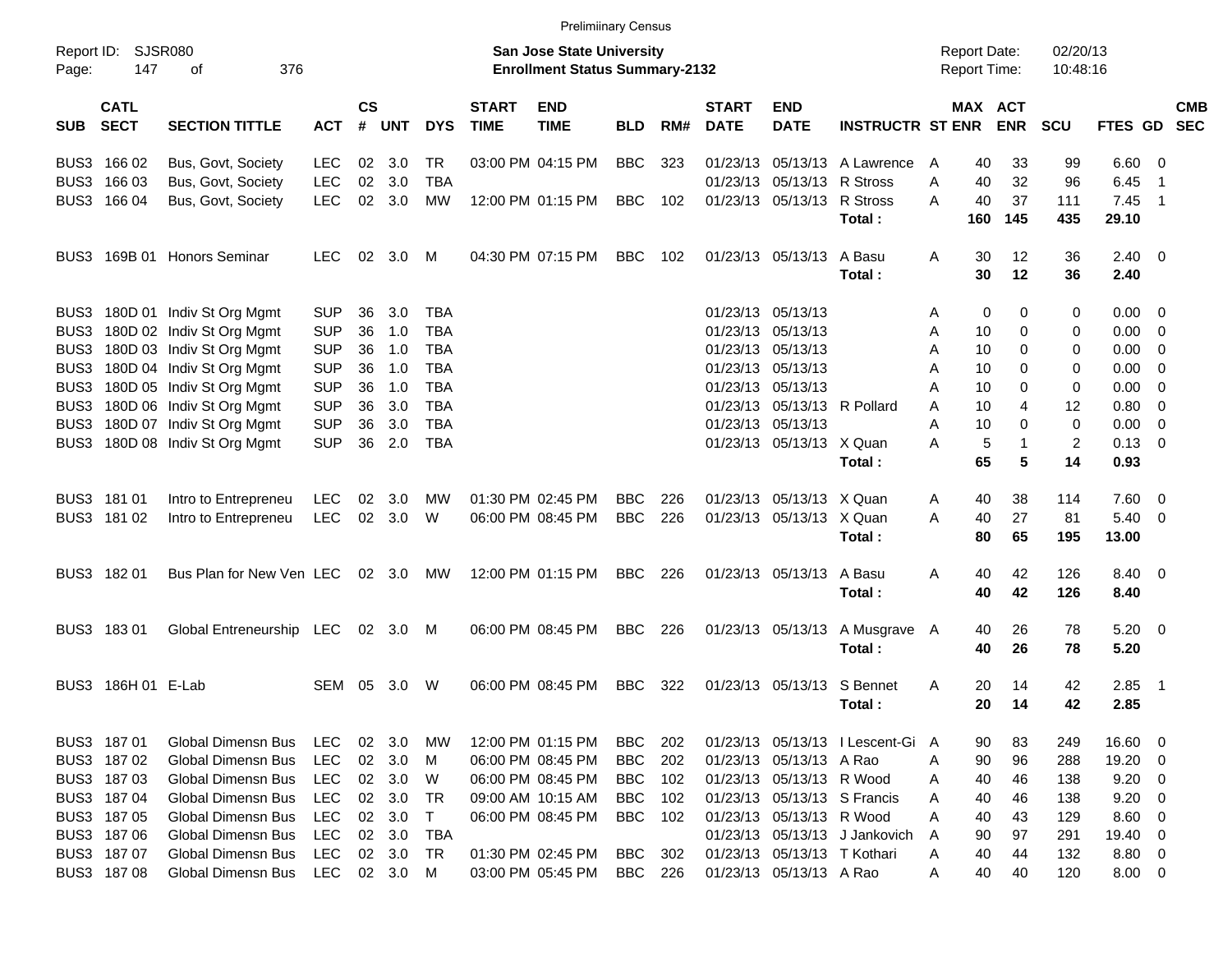|                  |             |                           |            |           |            |            |              | <b>Prelimiinary Census</b>            |            |     |              |                  |                         |                     |            |            |                |                          |            |
|------------------|-------------|---------------------------|------------|-----------|------------|------------|--------------|---------------------------------------|------------|-----|--------------|------------------|-------------------------|---------------------|------------|------------|----------------|--------------------------|------------|
| Report ID:       |             | SJSR080                   |            |           |            |            |              | <b>San Jose State University</b>      |            |     |              |                  |                         | <b>Report Date:</b> |            | 02/20/13   |                |                          |            |
| Page:            | 148         | 376<br>οf                 |            |           |            |            |              | <b>Enrollment Status Summary-2132</b> |            |     |              |                  |                         | <b>Report Time:</b> |            | 10:48:16   |                |                          |            |
|                  | <b>CATL</b> |                           |            | <b>CS</b> |            |            | <b>START</b> | <b>END</b>                            |            |     | <b>START</b> | <b>END</b>       |                         | <b>MAX</b>          | <b>ACT</b> |            |                |                          | <b>CMB</b> |
| <b>SUB</b>       | <b>SECT</b> | <b>SECTION TITTLE</b>     | <b>ACT</b> | #         | <b>UNT</b> | <b>DYS</b> | <b>TIME</b>  | <b>TIME</b>                           | <b>BLD</b> | RM# | <b>DATE</b>  | <b>DATE</b>      | <b>INSTRUCTR ST ENR</b> |                     | <b>ENR</b> | <b>SCU</b> | FTES GD        |                          | <b>SEC</b> |
| BUS3             | 18709       | Global Dimensn Bus        | <b>LEC</b> | 02        | 3.0        | МW         |              | 03:00 PM 04:15 PM                     | <b>BBC</b> | 102 | 01/23/13     | 05/13/13         | R Wood                  | 40<br>A             | 44         | 132        | 8.80 0         |                          |            |
| BUS <sub>3</sub> | 187 10      | <b>Global Dimensn Bus</b> | <b>LEC</b> | 02        | 3.0        | <b>MW</b>  |              | 01:30 PM 02:45 PM                     | <b>BBC</b> | 104 | 01/23/13     | 05/13/13         | I Lescent-Gi            | 40<br>A             | 32         | 96         | 6.40           | $\overline{\phantom{0}}$ |            |
| BUS3             | 187 11      | <b>Global Dimensn Bus</b> | <b>LEC</b> | 02        | 3.0        | <b>TR</b>  |              | 12:00 PM 01:15 PM                     | <b>BBC</b> | 302 | 01/23/13     | 05/13/13         | T Kothari               | 40<br>A             | 43         | 129        | $8.60 \quad 0$ |                          |            |
|                  |             |                           |            |           |            |            |              |                                       |            |     |              |                  | Total:                  | 590                 | 614        | 1842       | 122.80         |                          |            |
| BUS3             | 18901       | Strategic Mgmt            | <b>SEM</b> | 05        | 3.0        | МW         |              | 09:00 AM 10:15 AM                     | <b>BBC</b> | 104 | 01/23/13     | 05/13/13         | K Perrv                 | 35<br>A             | 39         | 117        | $7.80 \quad 0$ |                          |            |
| BUS <sub>3</sub> | 18902       | Strategic Mgmt            | <b>SEM</b> | 05        | 3.0        | <b>MW</b>  |              | 01:30 PM 02:45 PM                     | <b>BBC</b> | 324 | 01/23/13     | 05/13/13         | D Hover                 | 35<br>A             | 38         | 114        | $7.60 \t 0$    |                          |            |
| BUS3             | 18903       | Strategic Mgmt            | <b>SEM</b> | 05        | 3.0        | МW         |              | 10:30 AM 11:45 AM                     | <b>BBC</b> | 102 | 01/23/13     | 05/13/13         | R Stross                | 35<br>A             | 42         | 126        | 8.40           | $\overline{\phantom{0}}$ |            |
| BUS3             | 18904       | Strategic Mgmt            | <b>SEM</b> | 05        | 3.0        | TR         |              | 10:30 AM 11:45 AM                     | <b>BBC</b> | 104 | 01/23/13     | 05/13/13         | C Wang                  | 35<br>A             | 38         | 114        | $7.60 \t 0$    |                          |            |
| BUS3             | 18906       | <b>Strategic Mgmt</b>     | SEM        | 05        | 3.0        | TR         |              | 07:30 AM 08:45 AM                     | <b>BBC</b> | 104 | 01/23/13     | 05/13/13 C Wang  |                         | 35<br>A             | 37         | 111        | $7.40 \quad 0$ |                          |            |
| BUS <sub>3</sub> | 18907       | <b>Strategic Mgmt</b>     | SEM        | 05        | 3.0        | R          |              | 06:00 PM 08:45 PM                     | <b>BBC</b> | 323 | 01/23/13     | 05/13/13 S Rodan |                         | 35<br>A             | 36         | 108        | 7.20           | $\overline{\phantom{0}}$ |            |
| BUS3             | 18908       | <b>Strategic Mgmt</b>     | SEM        | 05        | 3.0        | м          |              | 03:00 PM 05:45 PM                     | <b>BBC</b> | 021 | 01/23/13     | 05/13/13         | <b>G</b> Lester         | 35<br>A             | 39         | 117        | $7.80 \quad 0$ |                          |            |
| BUS3             | 18909       | <b>Strategic Mgmt</b>     | SEM        | 05        | 3.0        | MW         |              | 12:00 PM 01:15 PM                     | <b>BBC</b> | 324 | 01/23/13     | 05/13/13         | R Roman                 | 35<br>A             | 40         | 120        | 8.00           | $\overline{0}$           |            |
| BUS <sub>3</sub> | 189 10      | <b>Strategic Mgmt</b>     | <b>SEM</b> | 05        | 3.0        | <b>TR</b>  |              | 12:00 PM 01:15 PM                     | <b>BBC</b> | 324 | 01/23/13     | 05/13/13         | H Boschken              | 35<br>A             | 33         | 99         | $6.60\quad 0$  |                          |            |
| BUS3             | 189 11      | Strategic Mgmt            | SEM        | 05        | 3.0        | W          |              | 06:00 PM 08:45 PM                     | <b>BBC</b> | 130 | 01/23/13     | 05/13/13         | W Fruin                 | 35<br>A             | 39         | 117        | 7.80           | $\overline{\phantom{0}}$ |            |
| BUS <sub>3</sub> | 189 12      | Strategic Mgmt            | <b>SEM</b> | 05        | 3.0        |            |              | 06:00 PM 08:45 PM                     | <b>BBC</b> | 130 | 01/23/13     | 05/13/13         | W Fruin                 | 35<br>A             | 42         | 126        | 8.40           | $\overline{0}$           |            |
| BUS3             | 189 13      | <b>Strategic Mgmt</b>     | SEM        | 05        | 3.0        | <b>TR</b>  |              | 09:00 AM 10:15 AM                     | <b>BBC</b> | 104 | 01/23/13     | 05/13/13         | C Wang                  | 35<br>A             | 38         | 114        | $7.60 \t 0$    |                          |            |
| BUS3             | 189 14      | <b>Strategic Mgmt</b>     | SEM        | 05        | 3.0        | M          |              | 06:00 PM 08:45 PM                     | <b>BBC</b> | 004 | 01/23/13     | 05/13/13         | W Jiang                 | 90<br>A             | 98         | 294        | 19.60 0        |                          |            |
|                  |             |                           |            |           |            |            |              |                                       |            |     |              |                  | Total :                 | 510                 | 559        | 1677       | 111.80         |                          |            |

**Department : Organization & Management** 

| Department Total:         |     | 4380 4352 12794 |      | 853.58 |
|---------------------------|-----|-----------------|------|--------|
| <b>Lower Division:</b>    | 620 | 647             | 1680 | 112.00 |
| <b>Upper Division:</b>    |     | 3760 3705 11114 |      | 741.58 |
| <b>Graduate Division:</b> | n   | n               | 0    | 0.00   |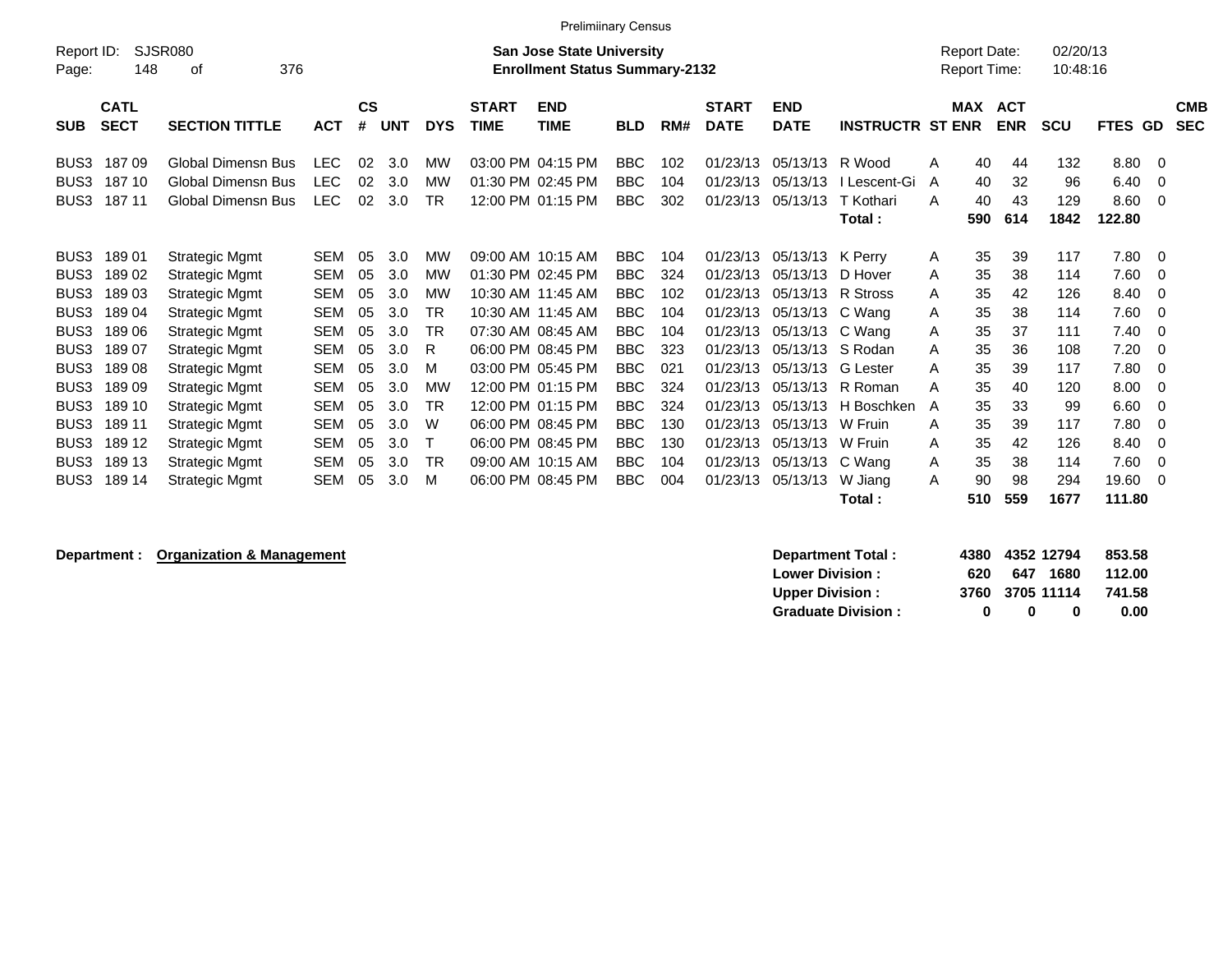|                     |                            |                                       |              |                    |            |            |                             | <b>Prelimiinary Census</b>                                                |            |     |                             |                             |                         |                                     |                       |                      |             |                          |                          |
|---------------------|----------------------------|---------------------------------------|--------------|--------------------|------------|------------|-----------------------------|---------------------------------------------------------------------------|------------|-----|-----------------------------|-----------------------------|-------------------------|-------------------------------------|-----------------------|----------------------|-------------|--------------------------|--------------------------|
| Report ID:<br>Page: | 149                        | <b>SJSR080</b><br>376<br>οf           |              |                    |            |            |                             | <b>San Jose State University</b><br><b>Enrollment Status Summary-2132</b> |            |     |                             |                             |                         | <b>Report Date:</b><br>Report Time: |                       | 02/20/13<br>10:48:16 |             |                          |                          |
| <b>SUB</b>          | <b>CATL</b><br><b>SECT</b> | <b>SECTION TITTLE</b>                 | <b>ACT</b>   | $\mathsf{cs}$<br># | <b>UNT</b> | <b>DYS</b> | <b>START</b><br><b>TIME</b> | <b>END</b><br><b>TIME</b>                                                 | <b>BLD</b> | RM# | <b>START</b><br><b>DATE</b> | <b>END</b><br><b>DATE</b>   | <b>INSTRUCTR ST ENR</b> |                                     | MAX ACT<br><b>ENR</b> | <b>SCU</b>           | FTES GD     |                          | <b>CMB</b><br><b>SEC</b> |
| <b>College</b>      |                            | <b>Business</b>                       |              |                    |            |            |                             |                                                                           |            |     |                             |                             |                         |                                     |                       |                      |             |                          |                          |
|                     | Department :               | <b>Management Information Systems</b> |              |                    |            |            |                             |                                                                           |            |     |                             |                             |                         |                                     |                       |                      |             |                          |                          |
|                     | BUS4 91L 01                | Comp Tools for Bus                    | <b>LEC</b>   | 01                 | 1.0        | M          |                             | 06:00 PM 07:15 PM                                                         | <b>BBC</b> | 301 |                             | 02/11/13 04/29/13           | P Kwan                  | 40<br>Α                             | 36                    | 36                   | $2.40 \ 0$  |                          |                          |
| BUS4                | 91L02                      | Comp Tools for Bus                    | <b>LEC</b>   | 01                 | 1.0        | M          |                             | 07:30 PM 08:45 PM                                                         | <b>BBC</b> | 301 |                             | 02/11/13 04/29/13           | P Kwan                  | Α<br>40                             | 29                    | 29                   | 1.93        | 0                        |                          |
| BUS4                | 91L03                      | Comp Tools for Bus                    | <b>LEC</b>   | 01                 | 1.0        | МW         |                             | 01:30 PM 02:45 PM                                                         | <b>BBC</b> | 301 |                             | 02/11/13 03/13/13           | M Splane                | 40<br>Α                             | 41                    | 41                   | 2.73        | 0                        |                          |
| BUS4                | 91L 04                     | Comp Tools for Bus                    | <b>LEC</b>   | 01                 | 1.0        | МW         |                             | 01:30 PM 02:45 PM                                                         | <b>BBC</b> | 301 |                             | 03/18/13 04/29/13           | M Splane                | Α<br>40                             | 42                    | 42                   | 2.80        | 0                        |                          |
| BUS4                | 91L 05                     | Comp Tools for Bus                    | <b>LEC</b>   | 01                 | 1.0        | МW         |                             | 03:00 PM 04:15 PM                                                         | <b>BBC</b> | 301 |                             | 02/11/13 03/13/13           | M Splane                | 40<br>A                             | 41                    | 41                   | 2.73        | 0                        |                          |
| BUS4                | 91L 06                     | Comp Tools for Bus                    | <b>LEC</b>   | 01                 | 1.0        | МW         |                             | 03:00 PM 04:15 PM                                                         | <b>BBC</b> | 301 |                             | 03/18/13 04/29/13           | M Splane                | 40<br>Α                             | 39                    | 39                   | 2.60        | 0                        |                          |
| BUS4                | 91L 07                     | Comp Tools for Bus                    | <b>LEC</b>   | 01                 | 1.0        | <b>TR</b>  |                             | 01:30 PM 02:45 PM                                                         | <b>BBC</b> | 301 |                             | 02/12/13 03/14/13           | M Splane                | 40<br>Α                             | 40                    | 40                   | 2.68        | -1                       |                          |
| BUS4                | 91L 08                     | Comp Tools for Bus                    | <b>LEC</b>   | 01                 | 1.0        | <b>TR</b>  |                             | 01:30 PM 02:45 PM                                                         | <b>BBC</b> | 301 |                             | 03/19/13 04/25/13           | M Splane                | 40<br>A                             | 40                    | 40                   | 2.67        | 0                        |                          |
| BUS4                | 91L09                      | Comp Tools for Bus                    | <b>LEC</b>   | 01                 | 1.0        | <b>TR</b>  |                             | 03:00 PM 04:15 PM                                                         | <b>BBC</b> | 301 |                             | 02/12/13 03/14/13           | M Splane                | Α<br>40                             | 39                    | 39                   | 2.62        | -1                       |                          |
| BUS4                | 91L 10                     | Comp Tools for Bus                    | <b>LEC</b>   | 01                 | 1.0        | TR         |                             | 03:00 PM 04:15 PM                                                         | <b>BBC</b> | 301 |                             | 03/19/13 04/25/13           | M Splane                | 40<br>A                             | 36                    | 36                   | 2.40        | $\overline{0}$           |                          |
|                     |                            |                                       |              |                    |            |            |                             |                                                                           |            |     |                             |                             | Total:                  | 400                                 | 383                   | 383                  | 25.57       |                          |                          |
|                     |                            |                                       |              |                    |            |            |                             |                                                                           |            |     |                             |                             |                         |                                     |                       |                      |             |                          |                          |
| BUS4                | 92 01                      | Intro Bus Prog                        | SEM          | 04                 | 3.0        | MW         |                             | 10:30 AM 11:45 AM                                                         | <b>BBC</b> | 305 |                             | 01/23/13 05/13/13           | N Aggarwal              | A<br>45                             | 34                    | 102                  | 6.80        | $\overline{\mathbf{0}}$  |                          |
| BUS4                | 92 02                      | Intro Bus Prog                        | <b>SEM</b>   | 04                 | 3.0        | MW         |                             | 12:00 PM 01:15 PM                                                         | <b>BBC</b> | 305 |                             | 01/23/13 05/13/13           | N Aggarwal              | 45<br>A                             | 38                    | 114                  | 7.60        | 0                        |                          |
|                     |                            |                                       |              |                    |            |            |                             |                                                                           |            |     |                             |                             | Total:                  | 90                                  | 72                    | 216                  | 14.40       |                          |                          |
|                     |                            | BUS4 110A 01 Fund Mgmt Info Sys       | SEM          | 04                 | 3.0        | <b>TR</b>  |                             | 12:00 PM 01:15 PM                                                         | <b>BBC</b> | 305 |                             | 01/23/13 05/13/13           | R Sessions              | 45<br>A                             | 42                    | 126                  | 8.40 0      |                          |                          |
| BUS4                |                            | 110A 02 Fund Mgmt Info Sys            | SEM          | 04                 | 3.0        | <b>TR</b>  |                             | 01:30 PM 02:45 PM                                                         | <b>BBC</b> | 305 |                             | 01/23/13 05/13/13           | R Sessions              | 45<br>$\overline{A}$                | 28                    | 84                   | 5.60        | 0                        |                          |
|                     |                            |                                       |              |                    |            |            |                             |                                                                           |            |     |                             |                             | Total:                  | 90                                  | 70                    | 210                  | 14.00       |                          |                          |
|                     |                            |                                       |              |                    |            |            |                             |                                                                           |            |     |                             |                             |                         |                                     |                       |                      |             |                          |                          |
|                     |                            | BUS4 110B 01 Sys Analysis & Desig     | SEM          | 04                 | 3.0        | MW         |                             | 09:00 AM 10:15 AM                                                         | <b>BBC</b> | 103 |                             | 01/23/13 05/13/13           | R Burkhard              | 40<br>A                             | 31                    | 93                   | 6.20        | $\overline{\phantom{0}}$ |                          |
| BUS4                |                            | 110B 02 Sys Analysis & Desig          | SEM          | 04                 | 3.0        | MW         |                             | 10:30 AM 11:45 AM                                                         | <b>BBC</b> | 103 |                             | 01/23/13 05/13/13           | R Burkhard              | 40<br>$\overline{A}$                | 40                    | 120                  | 8.00        | 0                        |                          |
|                     |                            |                                       |              |                    |            |            |                             |                                                                           |            |     |                             |                             | Total:                  | 80                                  | 71                    | 213                  | 14.20       |                          |                          |
|                     |                            |                                       |              |                    |            |            |                             |                                                                           |            |     |                             |                             |                         |                                     |                       |                      |             |                          |                          |
|                     | BUS4 111 01                | Networking & Data Co SEM              |              | 04                 | 3.0        | <b>MW</b>  |                             | 10:30 AM 11:45 AM                                                         | <b>BBC</b> | 320 |                             | 01/23/13 05/13/13           | S Dhar                  | Α<br>40                             | 43                    | 129                  | 8.60        | $\overline{\phantom{0}}$ |                          |
|                     | BUS4 111 02                | Networking & Data Co SEM              |              | 04                 | 3.0        | MW         |                             | 12:00 PM 01:15 PM                                                         | <b>BBC</b> | 320 |                             | 01/23/13 05/13/13           | S Dhar                  | A<br>40                             | 39                    | 117                  | 7.80        | $\overline{\mathbf{0}}$  |                          |
|                     |                            |                                       |              |                    |            |            |                             |                                                                           |            |     |                             |                             | Total:                  | 80                                  | 82                    | 246                  | 16.40       |                          |                          |
|                     |                            |                                       |              |                    |            |            |                             |                                                                           |            |     |                             |                             |                         |                                     |                       |                      |             |                          |                          |
|                     | BUS4 112 01                | Database ManagementSEM 04 3.0         |              |                    |            | $\top$     |                             | 03:00 PM 05:45 PM                                                         | <b>BBC</b> | 103 |                             | 01/23/13 05/13/13 A Shirani |                         | 40<br>Α                             | 41                    | 123                  | $8.20 \ 0$  |                          |                          |
|                     | BUS4 112 02                | Database ManagementSEM 04 3.0         |              |                    |            | $\top$     |                             | 06:00 PM 08:45 PM                                                         | <b>BBC</b> | 103 |                             | 01/23/13 05/13/13           | A Shirani               | 40<br>Α                             | 38                    | 114                  | $7.60$ 0    |                          |                          |
|                     |                            |                                       |              |                    |            |            |                             |                                                                           |            |     |                             |                             | Total:                  | 80                                  | 79                    | 237                  | 15.80       |                          |                          |
|                     |                            |                                       |              |                    |            |            |                             |                                                                           |            |     |                             |                             |                         |                                     |                       |                      |             |                          |                          |
|                     | BUS4 115 01                | Advanced Ntwrkng & DSEM 04 3.0 M      |              |                    |            |            |                             | 03:00 PM 05:45 PM                                                         | BBC        | 320 |                             | 01/23/13 05/13/13 S Dhar    |                         | 40<br>A                             | 36                    | 108                  | $7.20 \t 0$ |                          |                          |
|                     |                            |                                       |              |                    |            |            |                             |                                                                           |            |     |                             |                             | Total:                  | 40                                  | 36                    | 108                  | 7.20        |                          |                          |
|                     |                            |                                       |              |                    |            |            |                             |                                                                           |            |     |                             |                             |                         |                                     |                       |                      |             |                          |                          |
|                     |                            | BUS4 118S 01 Special Topics MIS       | SEM          |                    | 02 3.0     | $\top$     |                             | 06:00 PM 08:45 PM                                                         | BBC        | 022 |                             | 01/23/13 05/13/13 S Kwan    |                         | 30<br>A                             | 4                     | 12                   | 0.80 0      |                          |                          |
|                     |                            | BUS4 118S 02 Special Topics MIS       | SEM 02 3.0 W |                    |            |            |                             | 06:00 PM 08:45 PM                                                         | BBC 320    |     |                             | 01/23/13 05/13/13 J Gaines  |                         | 30<br>Α                             | 38                    | 114                  | $7.60\ 0$   |                          |                          |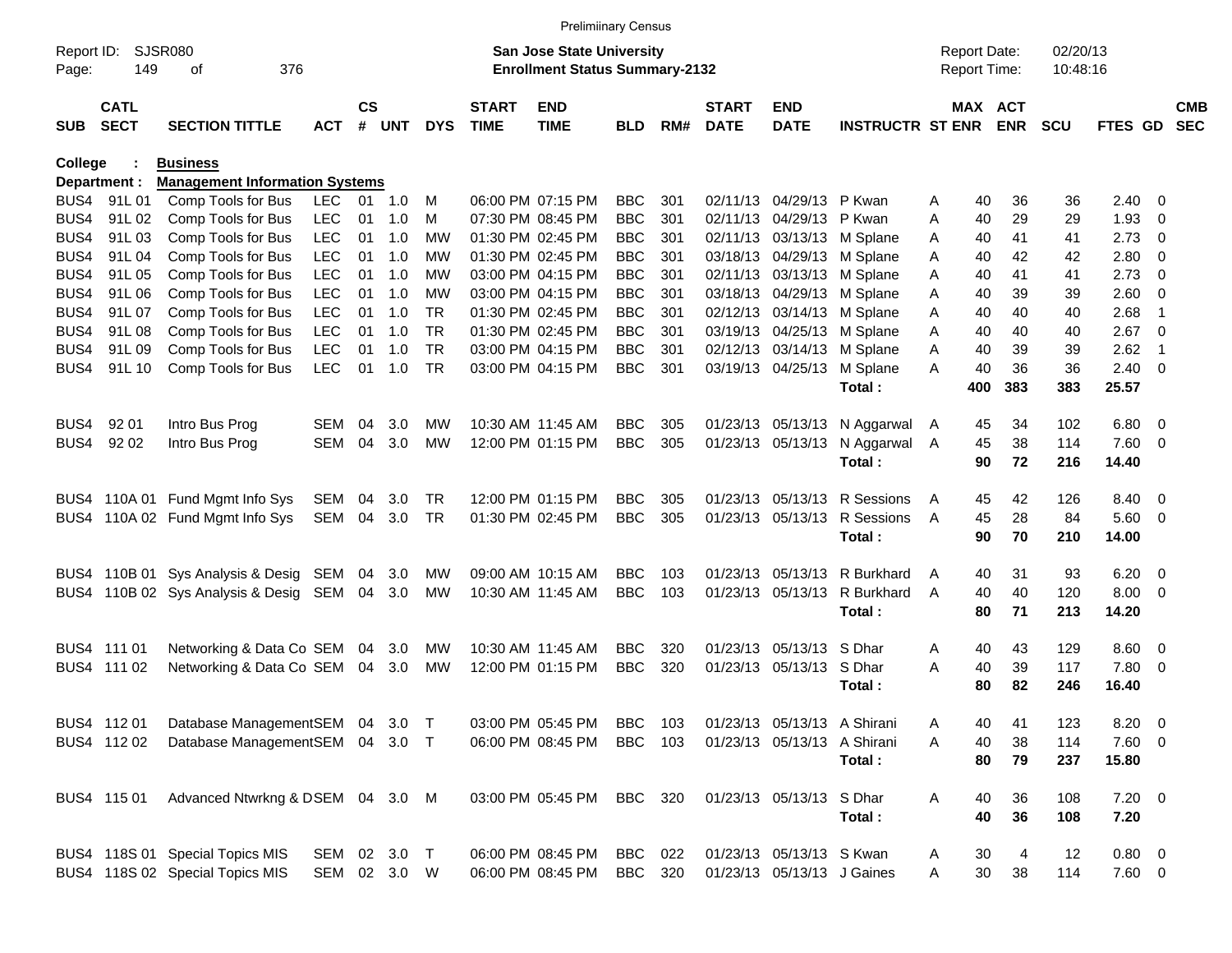|                     |                            |                                             |                          |                    |            |                          |                             | <b>Prelimiinary Census</b>                                                |            |     |                             |                                               |                                            |                                     |                       |                      |                      |                          |            |
|---------------------|----------------------------|---------------------------------------------|--------------------------|--------------------|------------|--------------------------|-----------------------------|---------------------------------------------------------------------------|------------|-----|-----------------------------|-----------------------------------------------|--------------------------------------------|-------------------------------------|-----------------------|----------------------|----------------------|--------------------------|------------|
| Report ID:<br>Page: | 150                        | <b>SJSR080</b><br>376<br>οf                 |                          |                    |            |                          |                             | <b>San Jose State University</b><br><b>Enrollment Status Summary-2132</b> |            |     |                             |                                               |                                            | <b>Report Date:</b><br>Report Time: |                       | 02/20/13<br>10:48:16 |                      |                          |            |
| <b>SUB</b>          | <b>CATL</b><br><b>SECT</b> | <b>SECTION TITTLE</b>                       | <b>ACT</b>               | $\mathsf{cs}$<br># | <b>UNT</b> | <b>DYS</b>               | <b>START</b><br><b>TIME</b> | <b>END</b><br><b>TIME</b>                                                 | <b>BLD</b> | RM# | <b>START</b><br><b>DATE</b> | <b>END</b><br><b>DATE</b>                     | <b>INSTRUCTR ST ENR</b>                    |                                     | MAX ACT<br><b>ENR</b> | <b>SCU</b>           | FTES GD SEC          |                          | <b>CMB</b> |
| BUS4                |                            | 118S 03 Special Topics MIS                  | SEM                      | 02                 | 3.0        | R                        |                             | 03:00 PM 05:45 PM                                                         | <b>BBC</b> | 103 |                             | 01/23/13 05/13/13                             | A Shirani                                  | 30<br>Α                             | 26                    | 78                   | 5.20                 | $\overline{\phantom{0}}$ |            |
|                     |                            | BUS4 118S 04 Special Topics MIS             | SEM                      | 02                 | 3.0        | M                        |                             | 03:00 PM 05:45 PM                                                         | <b>BBC</b> | 103 |                             | 01/23/13 05/13/13                             | J Sawyer<br>Total:                         | A<br>20<br>110                      | 12<br>80              | 36<br>240            | 2.40<br>16.00        | $\overline{\phantom{0}}$ |            |
| BUS4                |                            | 118W 01 Web Based Computing SEM 04          |                          |                    | 3.0        | <b>TR</b>                |                             | 10:30 AM 11:45 AM                                                         | <b>BBC</b> | 301 |                             | 01/23/13 05/13/13                             | S Venkatsubr A                             | 30                                  | 30                    | 90                   | 6.00                 | $\overline{\phantom{0}}$ |            |
|                     |                            | BUS4 118W 02 Web Based Computing SEM 04 3.0 |                          |                    |            | -TR                      |                             | 12:00 PM 01:15 PM                                                         | <b>BBC</b> | 301 |                             |                                               | 01/23/13 05/13/13 S Venkatsubr A<br>Total: | 30<br>60                            | 23<br>53              | 69<br>159            | $4.60 \ 0$<br>10.60  |                          |            |
| BUS4                | 119A 01                    | <b>Practicum in MIS</b>                     | <b>SEM</b>               | 05                 | 3.0        | м                        |                             | 06:00 PM 08:45 PM                                                         | <b>BBC</b> | 320 | 01/23/13                    | 05/13/13                                      | R Sridar                                   | A<br>40                             | 43                    | 129                  | 8.60                 | $\overline{\phantom{0}}$ |            |
| BUS4                |                            | 119A 02 Practicum in MIS                    | <b>SEM</b>               | 05                 | 3.0        | $\top$                   |                             | 06:00 PM 08:45 PM                                                         | <b>BBC</b> | 320 |                             | 01/23/13 05/13/13                             | L Gee<br>Total:                            | A<br>40<br>80                       | 30<br>73              | 90<br>219            | 6.00<br>14.60        | $\overline{\phantom{0}}$ |            |
| BUS4                |                            | 119B 01 Bus Strat Info Sys                  | <b>SEM</b>               | 05                 | 3.0        | м                        |                             | 06:00 PM 08:45 PM                                                         | <b>BBC</b> | 103 |                             | 01/23/13 05/13/13                             | L Gee                                      | Α<br>40                             | 35                    | 105                  | 7.00                 | $\overline{\phantom{0}}$ |            |
| BUS4                |                            | 119B 02 Bus Strat Info Sys                  | SEM                      | 05                 | 3.0        | TR.                      |                             | 09:00 AM 10:15 AM                                                         | <b>BBC</b> | 103 |                             | 01/23/13 05/13/13                             | R Sessions<br>Total:                       | 40<br>A<br>80                       | 47<br>82              | 141<br>246           | 9.40<br>16.40        | $\overline{\phantom{0}}$ |            |
|                     |                            |                                             |                          |                    |            |                          |                             |                                                                           |            |     |                             |                                               |                                            |                                     |                       |                      |                      |                          |            |
| BUS4                | 180101<br>180102           | Ind Studies MIS<br>Ind Studies MIS          | <b>SUP</b><br><b>SUP</b> | 36                 | 3.0        | <b>TBA</b>               |                             |                                                                           |            |     |                             | 01/23/13 05/13/13<br>01/23/13 05/13/13 T Hill | T Hill                                     | Α                                   | 0<br>0                | 0                    | 0.00 0<br>$0.13 \ 0$ |                          |            |
| BUS4<br>BUS4        | 180103                     | Ind Studies MIS                             | <b>SUP</b>               | 36<br>36           | 1.0<br>2.0 | <b>TBA</b><br><b>TBA</b> |                             |                                                                           |            |     |                             | 01/23/13 05/13/13 T Hill                      |                                            | A<br>10<br>Α<br>10                  | 2<br>0                | $\overline{2}$<br>0  | 0.00                 | $\overline{\phantom{0}}$ |            |
| BUS4                | 180I 04                    | Ind Studies MIS                             | <b>SUP</b>               | 36                 | 3.0        | <b>TBA</b>               |                             |                                                                           |            |     |                             | 01/23/13 05/13/13 T Hill                      |                                            | 10<br>A                             | 0                     | 0                    | $0.00 \t 0$          |                          |            |
|                     |                            |                                             |                          |                    |            |                          |                             |                                                                           |            |     |                             |                                               | Total:                                     | 30                                  | $\mathbf{2}$          | $\mathbf{2}$         | 0.13                 |                          |            |
| BUS4                | 18801                      | <b>Business Systems</b>                     | <b>LEC</b>               | 02                 | 3.0        | <b>MW</b>                |                             | 10:30 AM 11:45 AM                                                         | <b>BBC</b> | 004 |                             |                                               | 01/23/13 05/13/13 R Rajaraman A            | 90                                  | 100                   | 300                  | 20.00                | $\overline{\mathbf{0}}$  |            |
| BUS4                | 18802                      | <b>Business Systems</b>                     | <b>LEC</b>               | 02                 | 3.0        | <b>MW</b>                |                             | 01:30 PM 02:45 PM                                                         | <b>BBC</b> | 320 |                             | 01/23/13 05/13/13                             | R Sessions                                 | 40<br>A                             | 43                    | 129                  | 8.60                 | $\overline{\mathbf{0}}$  |            |
| BUS4                | 18803                      | <b>Business Systems</b>                     | <b>LEC</b>               | 02                 | 3.0        | м                        |                             | 06:00 PM 08:45 PM                                                         | <b>BBC</b> | 204 | 01/23/13                    | 05/13/13                                      | J Gaines                                   | 90<br>A                             | 101                   | 303                  | 20.20                | -0                       |            |
| BUS4                | 18804                      | <b>Business Systems</b>                     | <b>LEC</b>               | 02                 | 3.0        | Т                        |                             | 03:00 PM 05:45 PM                                                         | <b>BBC</b> | 320 | 01/23/13                    | 05/13/13                                      | R Burkhard                                 | 40<br>Α                             | 42                    | 126                  | 8.40                 | - 0                      |            |
| BUS4                | 18805                      | <b>Business Systems</b>                     | <b>LEC</b>               | 02                 | 3.0        | $\mathsf T$              |                             | 06:00 PM 08:45 PM                                                         | <b>BBC</b> | 202 | 01/23/13                    | 05/13/13 R Sridar                             |                                            | 90<br>A                             | 102                   | 306                  | 20.40                | -0                       |            |
| BUS4                | 18806                      | <b>Business Systems</b>                     | <b>LEC</b>               | 02                 | 3.0        | W                        |                             | 03:00 PM 05:45 PM                                                         | <b>BBC</b> | 202 | 01/23/13                    | 05/13/13                                      | G Webb                                     | 90<br>A                             | 91                    | 273                  | 18.20                | $\overline{0}$           |            |
| BUS4                | 18807                      | <b>Business Systems</b>                     | <b>LEC</b>               | 02                 | 3.0        | W                        |                             | 06:00 PM 08:45 PM                                                         | <b>BBC</b> | 103 | 01/23/13                    | 05/13/13 L Gee                                |                                            | 40<br>Α                             | 42                    | 126                  | 8.40                 | $\overline{0}$           |            |
| BUS4                | 18808                      | <b>Business Systems</b>                     | <b>LEC</b>               | 02                 | 3.0        | R                        |                             | 03:00 PM 05:45 PM                                                         | <b>BBC</b> | 320 | 01/23/13                    | 05/13/13                                      | J Gaines                                   | 40<br>A                             | 47                    | 141                  | 9.40                 | 0                        |            |
| BUS4                | 18809                      | <b>Business Systems</b>                     | <b>LEC</b>               | 02                 | 3.0        | R                        |                             | 03:00 PM 05:45 PM                                                         | <b>BBC</b> | 324 |                             | 01/23/13 05/13/13                             | G Webb                                     | Α<br>40                             | 40                    | 120                  | 8.00                 | $\Omega$                 |            |

**Total : 560 608 1824 121.60**

**Department : Management Information Systems 1780 1691 1780 1691 4303 286.90 Lower Division : 490 455 599 39.97<br>
Upper Division : 4290 1236 3704 246.93 Upper Division : 1290 1236 3704 246.93 Graduate Division : 0 0 0 0.00**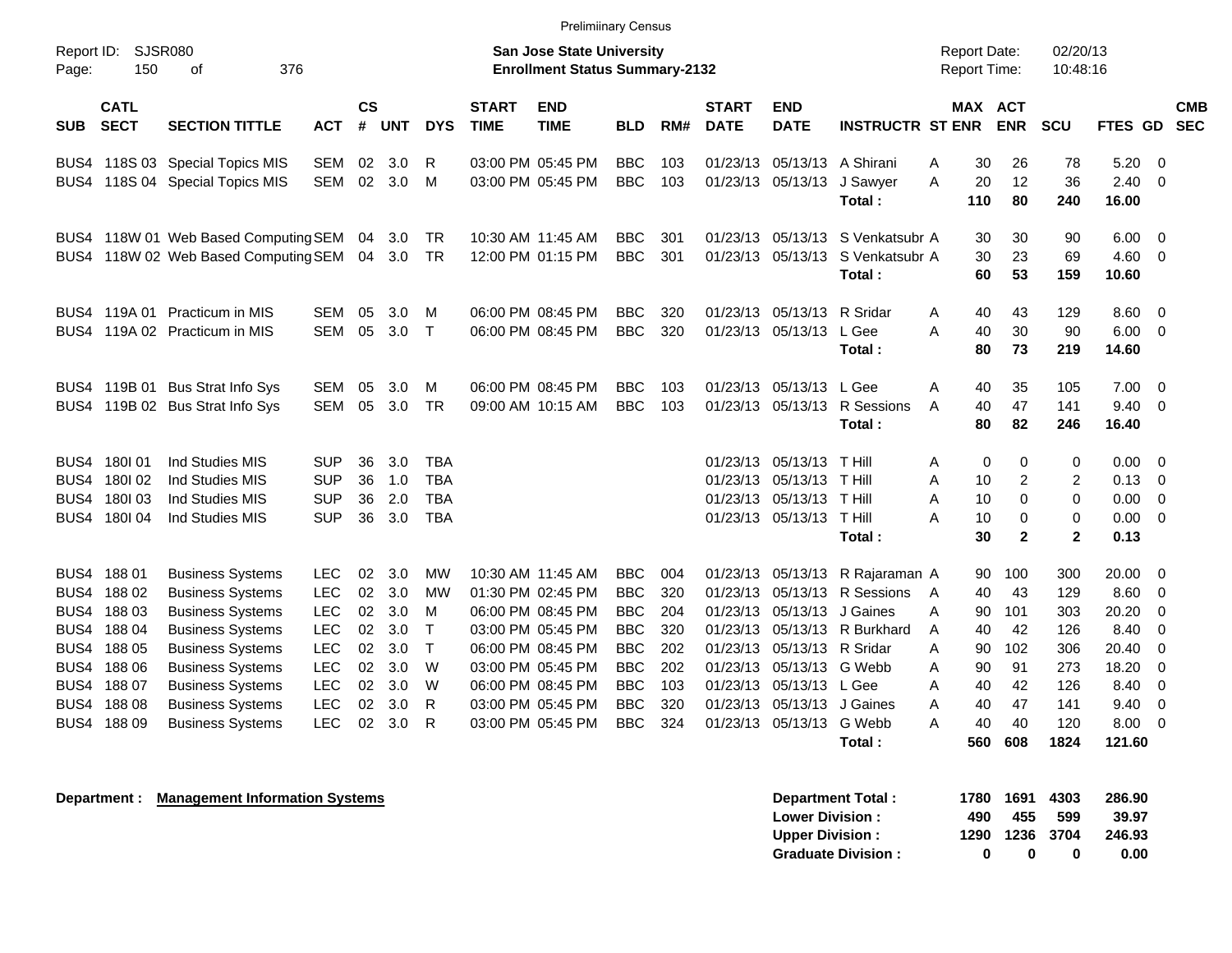|                     |                            |                                                |            |                                                                           |     |            |                             | <b>Prelimiinary Census</b>                                         |            |     |                             |                                                |                                |   |                      |            |            |                     |                          |                          |
|---------------------|----------------------------|------------------------------------------------|------------|---------------------------------------------------------------------------|-----|------------|-----------------------------|--------------------------------------------------------------------|------------|-----|-----------------------------|------------------------------------------------|--------------------------------|---|----------------------|------------|------------|---------------------|--------------------------|--------------------------|
| Report ID:<br>Page: | 151                        | SJSR080<br>376<br>οf                           |            | <b>San Jose State University</b><br><b>Enrollment Status Summary-2132</b> |     |            |                             |                                                                    |            |     |                             | <b>Report Date:</b><br>Report Time:<br>MAX ACT |                                |   | 02/20/13<br>10:48:16 |            |            |                     |                          |                          |
| <b>SUB</b>          | <b>CATL</b><br><b>SECT</b> | <b>SECTION TITTLE</b>                          | <b>ACT</b> | $\mathsf{cs}$<br>#                                                        | UNT | <b>DYS</b> | <b>START</b><br><b>TIME</b> | <b>END</b><br><b>TIME</b>                                          | <b>BLD</b> | RM# | <b>START</b><br><b>DATE</b> | <b>END</b><br><b>DATE</b>                      | <b>INSTRUCTR ST ENR</b>        |   |                      | <b>ENR</b> | <b>SCU</b> | FTES GD             |                          | <b>CMB</b><br><b>SEC</b> |
| <b>College</b>      |                            | <b>Business</b>                                |            |                                                                           |     |            |                             |                                                                    |            |     |                             |                                                |                                |   |                      |            |            |                     |                          |                          |
|                     | Department :               | <b>Marketing</b>                               |            |                                                                           |     |            |                             |                                                                    |            |     |                             |                                                |                                |   |                      |            |            |                     |                          |                          |
| BUS <sub>2</sub>    | 90 01                      | <b>Bus Statistics</b>                          | SEM        | 04                                                                        | 3.0 | МW         |                             | 01:30 PM 02:45 PM                                                  | <b>BBC</b> | 224 |                             | 01/23/13 05/13/13 S Tian                       |                                | Α | 40                   | 41         | 123        | 8.20                | - 0                      |                          |
| BUS <sub>2</sub>    | 90 02                      | <b>Bus Statistics</b>                          | <b>SEM</b> | 04                                                                        | 3.0 | МW         |                             | 03:00 PM 04:15 PM                                                  | <b>BBC</b> | 224 |                             | 01/23/13 05/13/13 S Tian                       |                                | Α | 40                   | 42         | 126        | 8.40                | $\overline{0}$           |                          |
| BUS <sub>2</sub>    | 90 03                      | <b>Bus Statistics</b>                          | SEM        | 04                                                                        | 3.0 | TR         |                             | 07:30 AM 08:45 AM                                                  | <b>BBC</b> | 224 |                             |                                                | 01/23/13 05/13/13 A Kalinowski | A | 40                   | 41         | 123        | 8.20                | 0                        |                          |
| BUS <sub>2</sub>    | 90 04                      | <b>Bus Statistics</b>                          | SEM        | 04                                                                        | 3.0 | TR         |                             | 10:30 AM 11:45 AM                                                  | <b>BBC</b> | 324 |                             | 01/23/13 05/13/13                              | A Kalinowski A                 |   | 40                   | 47         | 141        | 9.40                | 0                        |                          |
| BUS <sub>2</sub>    | 90 05                      | <b>Bus Statistics</b>                          | <b>SEM</b> | 04                                                                        | 3.0 | <b>MW</b>  |                             | 07:30 AM 08:45 AM                                                  | <b>BBC</b> | 224 |                             | 01/23/13 05/13/13                              | B Makani                       | A | 40                   | 40         | 120        | 8.00                | $\overline{\phantom{0}}$ |                          |
|                     |                            |                                                |            |                                                                           |     |            |                             |                                                                    |            |     |                             |                                                | Total:                         |   | 200                  | 211        | 633        | 42.20               |                          |                          |
|                     | BUS2 130 02                | Intro to Marketing                             | <b>LEC</b> | 02                                                                        | 3.0 | МW         |                             | 09:00 AM 10:15 AM                                                  | <b>BBC</b> | 224 |                             | 01/23/13 05/13/13                              | M Rajan                        | A | 40                   | 42         | 126        | 8.40                | - 0                      |                          |
| BUS2                | 130 03                     | Intro to Marketing                             | <b>LEC</b> | 02                                                                        | 3.0 | МW         |                             | 10:30 AM 11:45 AM                                                  | SCI        | 164 |                             | 01/23/13 05/13/13                              | D Havens                       | A | 90                   | 76         | 228        | 15.20               | 0                        |                          |
|                     | BUS2 130 04                | Intro to Marketing                             | <b>LEC</b> | 02                                                                        | 3.0 | МW         |                             | 01:30 PM 02:45 PM                                                  | <b>BBC</b> | 202 |                             | 01/23/13 05/13/13 T Louie                      |                                | A | 90                   | 97         | 291        | 19.40               | 0                        |                          |
|                     | BUS2 130 05                | Intro to Marketing                             | <b>LEC</b> | 02                                                                        | 3.0 | TR         |                             | 07:30 AM 08:45 AM                                                  | <b>BBC</b> | 324 |                             | 01/23/13 05/13/13                              | J Thomas                       | A | 40                   | 25         | 75         | 5.00                | $\overline{0}$           |                          |
|                     | BUS2 130 06                | Intro to Marketing                             | <b>LEC</b> | 02                                                                        | 3.0 | TR         |                             | 09:00 AM 10:15 AM                                                  | <b>BBC</b> | 202 |                             | 01/23/13 05/13/13                              | J Thomas                       | A | 90                   | 81         | 243        | 16.20               | -0                       |                          |
|                     | BUS2 130 07                | Intro to Marketing                             | <b>LEC</b> | 02                                                                        | 3.0 | TR         |                             | 09:00 AM 10:15 AM                                                  | <b>BBC</b> | 224 |                             | 01/23/13 05/13/13 M Merz                       |                                | A | 40                   | 45         | 135        | 9.00                | - 0                      |                          |
|                     | BUS2 130 08                | Intro to Marketing                             | <b>LEC</b> | 02                                                                        | 3.0 | TR         |                             | 12:00 PM 01:15 PM                                                  | <b>BBC</b> | 105 |                             | 01/23/13 05/13/13 M Merz                       |                                | A | 40                   | 41         | 123        | 8.25                | -1                       |                          |
|                     | BUS2 130 09                | Intro to Marketing                             | <b>LEC</b> | 02                                                                        | 3.0 | TR         |                             | 12:00 PM 01:15 PM                                                  | <b>BBC</b> | 224 |                             |                                                | 01/23/13 05/13/13 J Thomas     | A | 40                   | 40         | 120        | 8.00                | $\overline{0}$           |                          |
|                     | BUS2 130 10                | Intro to Marketing                             | <b>LEC</b> | 02                                                                        | 3.0 | TR         |                             | 01:30 PM 02:45 PM                                                  | <b>BBC</b> | 022 |                             |                                                | 01/23/13  05/13/13  S Onkvisit | A | 40                   | 40         | 120        | 8.00                | $\overline{0}$           |                          |
|                     | BUS2 130 11                | Intro to Marketing                             | <b>LEC</b> | 02                                                                        | 3.0 | TR         |                             | 01:30 PM 02:45 PM                                                  | <b>BBC</b> | 003 |                             |                                                | 01/23/13 05/13/13 J Fadiman    | A | 40                   | 45         | 135        | 9.00                | 0                        |                          |
|                     | BUS2 130 12                | Intro to Marketing                             | <b>LEC</b> | 02                                                                        | 3.0 | TR         |                             | 03:00 PM 04:15 PM                                                  | <b>BBC</b> | 022 |                             |                                                | 01/23/13  05/13/13  S Onkvisit | A | 40                   | 40         | 120        | 8.00                | $\overline{0}$           |                          |
|                     | BUS2 130 14                | Intro to Marketing                             | <b>LEC</b> | 02                                                                        | 3.0 | W          |                             | 06:00 PM 08:45 PM                                                  | <b>BBC</b> | 224 |                             | 01/23/13 05/13/13 M Easter                     |                                | A | 40                   | 34         | 102        | 6.80                | $\overline{0}$           |                          |
|                     | BUS2 130 15                | Intro to Marketing                             | <b>LEC</b> | 02                                                                        | 3.0 | R          |                             | 03:00 PM 05:45 PM                                                  | <b>BBC</b> | 326 |                             | 01/23/13 05/13/13                              | D Evans                        | A | 40                   | 40         | 120        | 8.00                | 0                        |                          |
|                     | BUS2 130 80                | Intro to Marketing                             | <b>LEC</b> | 02                                                                        | 3.0 | <b>TBA</b> |                             |                                                                    |            |     |                             | 01/23/13 05/13/13 M Merz                       |                                | A | 40                   | 43         | 129        | 8.60                | 0                        |                          |
|                     | BUS2 130 81                | Intro to Marketing                             | <b>LEC</b> | 02                                                                        | 3.0 | <b>TBA</b> |                             |                                                                    |            |     |                             | 01/23/13 05/13/13                              | M Merz                         | A | 40                   | 42         | 126        | 8.40                | 0                        |                          |
|                     | BUS2 130 82                | Intro to Marketing                             | <b>LEC</b> | 02                                                                        | 3.0 | т          |                             | 06:00 PM 08:45 PM                                                  | <b>BBC</b> | 105 |                             | 01/23/13 05/13/13                              | M Easter                       | Α | 40                   | 26         | 78         | 5.20                | - 0                      |                          |
|                     |                            |                                                |            |                                                                           |     |            |                             |                                                                    |            |     |                             |                                                | Total:                         |   | 790                  | 757        | 2271       | 151.45              |                          |                          |
|                     |                            | BUS2 131A 01 Bus-to-Bus Mktg                   | <b>LEC</b> | 02                                                                        | 3.0 | TR         |                             | 09:00 AM 10:15 AM                                                  | <b>BBC</b> | 022 |                             | 01/23/13 05/13/13                              | R Vitale<br>Total:             | Α | 30<br>30             | 28<br>28   | 84<br>84   | 5.60 0<br>5.60      |                          |                          |
|                     |                            | BUS2 131B 01 Retail Mktg Mgmt                  |            |                                                                           |     |            |                             | LEC 02 3.0 MW 09:00 AM 10:15 AM HGH 124 01/23/13 05/13/13 D Havens |            |     |                             |                                                | Total:                         | Α | 30<br>30             | 25<br>25   | 75<br>75   | $5.00 \t 0$<br>5.00 |                          |                          |
|                     |                            |                                                |            |                                                                           |     |            |                             |                                                                    |            |     |                             |                                                |                                |   |                      |            |            |                     |                          |                          |
|                     |                            | BUS2 131D 01 Mkt in New Ventures LEC 01 3.0 TR |            |                                                                           |     |            |                             | 09:00 AM 10:15 AM BBC 324                                          |            |     |                             | 01/23/13 05/13/13                              | M Merz                         | A | 30                   | 42         | 126        | 8.40 0              |                          |                          |
|                     |                            |                                                |            |                                                                           |     |            |                             |                                                                    |            |     |                             |                                                | Total:                         |   | 30                   | 42         | 126        | 8.40                |                          |                          |
|                     |                            | BUS2 132B 01 Bus Logistics                     | SEM 04 3.0 |                                                                           |     | MW         |                             | 10:30 AM 11:45 AM                                                  | BBC 224    |     |                             | 01/23/13 05/13/13 W Wang                       |                                | A | 30                   | 15         | 45         | $3.00 \ 0$          |                          |                          |
|                     |                            | BUS2 132B 02 Bus Logistics                     | SEM 04 3.0 |                                                                           |     | MW         |                             | 12:00 PM 01:15 PM                                                  | BBC 224    |     |                             | 01/23/13 05/13/13 W Wang                       |                                | A | 30                   | 17         | 51         | $3.40 \ 0$          |                          |                          |
|                     |                            |                                                |            |                                                                           |     |            |                             |                                                                    |            |     |                             |                                                | Total:                         |   | 60                   | 32         | 96         | 6.40                |                          |                          |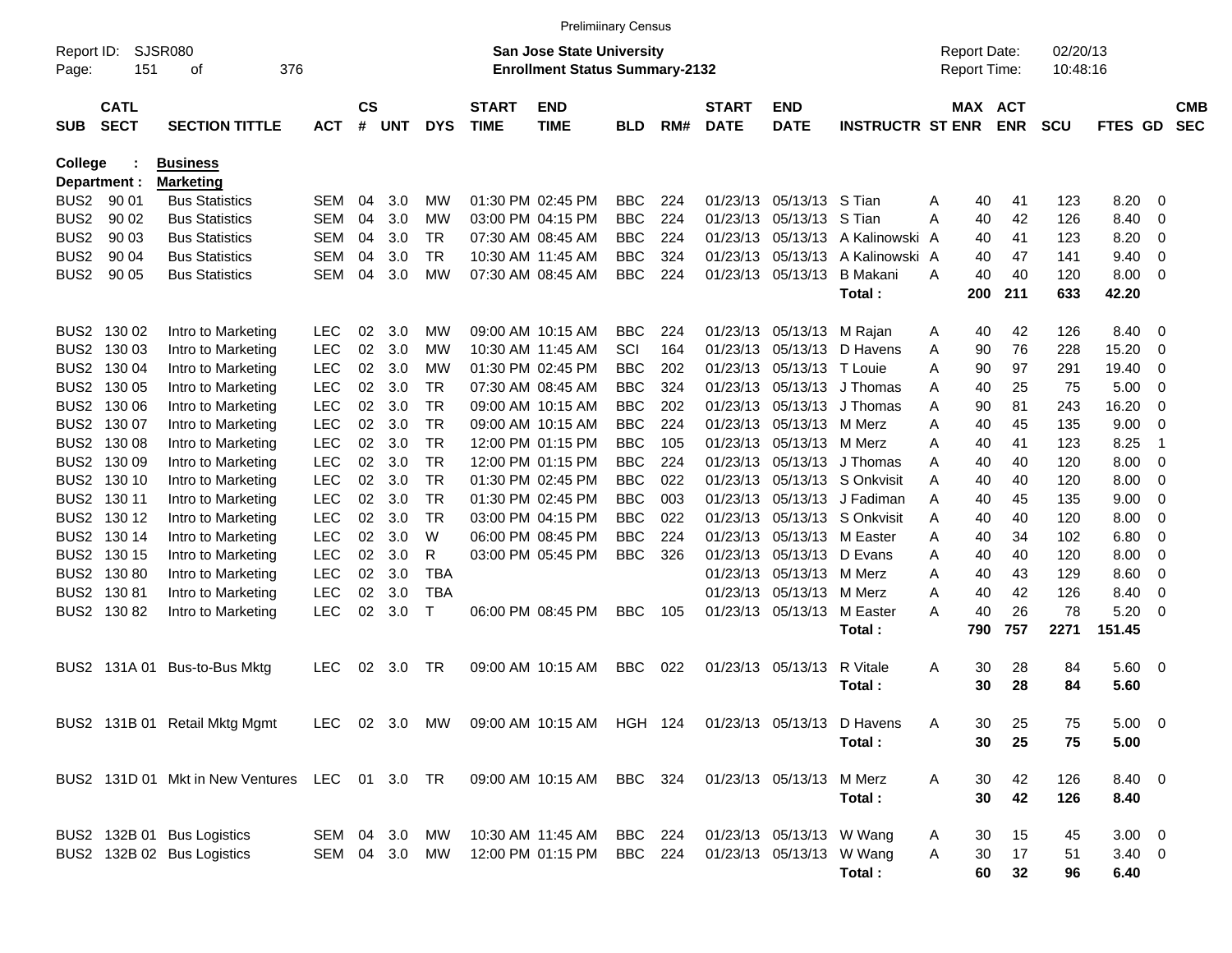|                     |                            |                                                                    |                                                                           |                    |            |                         |                             | <b>Prelimiinary Census</b>             |                          |            |                             |                                                          |                                                            |                             |                      |                   |                         |                                                     |                          |
|---------------------|----------------------------|--------------------------------------------------------------------|---------------------------------------------------------------------------|--------------------|------------|-------------------------|-----------------------------|----------------------------------------|--------------------------|------------|-----------------------------|----------------------------------------------------------|------------------------------------------------------------|-----------------------------|----------------------|-------------------|-------------------------|-----------------------------------------------------|--------------------------|
| Report ID:<br>Page: | <b>SJSR080</b><br>152      |                                                                    | <b>San Jose State University</b><br><b>Enrollment Status Summary-2132</b> |                    |            |                         |                             |                                        |                          |            |                             |                                                          | <b>Report Date:</b><br><b>Report Time:</b>                 |                             | 02/20/13<br>10:48:16 |                   |                         |                                                     |                          |
| <b>SUB</b>          | <b>CATL</b><br><b>SECT</b> | <b>SECTION TITTLE</b>                                              | <b>ACT</b>                                                                | $\mathsf{cs}$<br># | UNT        | <b>DYS</b>              | <b>START</b><br><b>TIME</b> | <b>END</b><br><b>TIME</b>              | <b>BLD</b>               | RM#        | <b>START</b><br><b>DATE</b> | <b>END</b><br><b>DATE</b>                                | <b>INSTRUCTR ST ENR ENR</b>                                | <b>MAX ACT</b>              |                      | <b>SCU</b>        | FTES GD                 |                                                     | <b>CMB</b><br><b>SEC</b> |
|                     |                            | BUS2 133A 01 Interntl Marketing                                    | SEM                                                                       | 04                 | 3.0        | TR                      |                             | 10:30 AM 11:45 AM                      | BBC                      | 022        |                             |                                                          | 01/23/13 05/13/13 S Onkvisit                               | 30<br>Α                     | 30                   | 90                | $6.00 \quad 0$          |                                                     |                          |
|                     |                            | BUS2 133A 02 Interntl Marketing<br>BUS2 133A 03 Interntl Marketing | SEM<br>SEM                                                                | 04<br>04           | 3.0<br>3.0 | <b>TR</b><br>W          |                             | 12:00 PM 01:15 PM<br>06:00 PM 08:45 PM | <b>BBC</b><br><b>BBC</b> | 022<br>205 |                             | 01/23/13 05/13/13 D Evans                                | 01/23/13 05/13/13 S Onkvisit<br>Total:                     | 30<br>A<br>30<br>Α<br>90    | 26<br>29<br>85       | 78<br>87<br>255   | 5.20<br>5.80 0<br>17.00 | $\overline{\phantom{0}}$                            |                          |
| BUS2<br>ASIA        |                            | 133B 01 Mktg: Pac Rim<br>133B 01 Mktg: Pac Rim                     | LEC<br><b>LEC</b>                                                         | 02<br>02           | 3.0<br>3.0 | W<br>W                  | 06:00 PM 08:45 PM           | 06:00 PM 08:45 PM                      | BBC<br><b>BBC</b>        | 105<br>105 |                             |                                                          | 01/23/13 05/13/13 J Fadiman<br>01/23/13 05/13/13 J Fadiman | 30<br>Α<br>$\mathbf 0$<br>A | 25<br>$\Omega$       | 75<br>$\mathbf 0$ | 5.00<br>0.00            | $0\,$ C<br>0 <sup>o</sup>                           |                          |
|                     |                            |                                                                    |                                                                           |                    |            |                         |                             |                                        |                          |            |                             |                                                          | Total :                                                    | 30                          | 25                   | 75                | 5.00                    |                                                     |                          |
| BUS2                |                            | BUS2 134A 01 Consumer Behavior<br>134A 02 Consumer Behavior        | SEM<br>SEM                                                                | 04<br>04           | 3.0<br>3.0 | TR<br><b>TR</b>         |                             | 10:30 AM 11:45 AM<br>12:00 PM 01:15 PM | <b>BBC</b><br><b>BBC</b> | 103<br>103 |                             | 01/23/13 05/13/13 J Zhang<br>01/23/13 05/13/13 J Zhang   |                                                            | 40<br>Α<br>40<br>A          | 35<br>24             | 105<br>72         | $7.00 \t 0$<br>4.85     | $\overline{1}$                                      |                          |
|                     |                            | BUS2 134A 03 Consumer Behavior<br>BUS2 134A 80 Consumer Behavior   | SEM<br>SEM                                                                | 04<br>04           | 3.0<br>3.0 | <b>TR</b><br><b>TBA</b> |                             | 03:00 PM 04:15 PM                      | <b>BBC</b>               | 322        |                             | 01/23/13 05/13/13 J Zhang<br>01/23/13 05/13/13 M Merz    |                                                            | 40<br>A<br>40<br>Α          | 24<br>39             | 72<br>117         | 4.80<br>7.85            | $\overline{\mathbf{0}}$<br>$\overline{\phantom{1}}$ |                          |
|                     |                            |                                                                    |                                                                           |                    |            |                         |                             |                                        |                          |            |                             |                                                          | Total:                                                     | 160                         | 122                  | 366               | 24.50                   |                                                     |                          |
|                     |                            | BUS2 134B 01 Marketing Com<br>BUS2 134B 02 Marketing Com           | SEM<br>SEM                                                                | 04<br>04           | 3.0<br>3.0 | TR.<br><b>TR</b>        |                             | 12:00 PM 01:15 PM<br>01:30 PM 02:45 PM | BBC<br><b>BBC</b>        | 102<br>102 |                             | 01/23/13 05/13/13 R Vitale<br>01/23/13 05/13/13 R Vitale |                                                            | 40<br>A<br>40<br>Α          | 41<br>34             | 123<br>102        | $8.20 \ 0$<br>6.80      | $\overline{\phantom{0}}$                            |                          |
|                     |                            | BUS2 134B 03 Marketing Com                                         | SEM                                                                       | 04                 | 3.0        | W                       |                             | 03:00 PM 05:45 PM                      | <b>BBC</b>               | 226        |                             | 01/23/13 05/13/13 M Easter                               | Total:                                                     | 40<br>A<br>120              | 14<br>89             | 42<br>267         | $2.80 \t 0$<br>17.80    |                                                     |                          |
|                     |                            | BUS2 134C 01 MT New Tech                                           | <b>LEC</b>                                                                | 02                 | 3.0        | MW                      | 01:30 PM 02:45 PM           |                                        | <b>BBC</b>               | 105        |                             | 01/23/13 05/13/13                                        | D Havens<br>Total:                                         | 30<br>Α<br>30               | 33<br>33             | 99<br>99          | $6.60$ 0<br>6.60        |                                                     |                          |
|                     |                            | BUS2 137H 01 Mkt Honors Practicum LEC                              |                                                                           |                    | 02 3.0     | M                       | 06:00 PM 08:45 PM           |                                        | <b>BBC</b>               | 324        |                             | 01/23/13 05/13/13 R Vitale                               | Total:                                                     | 30<br>A<br>30               | 20<br>20             | 60<br>60          | $4.00 \ 0$<br>4.00      |                                                     |                          |
|                     |                            | BUS2 137S 80 Mkt Special Topics                                    | <b>LEC</b>                                                                |                    | 02 3.0     | TBA                     |                             |                                        |                          |            |                             | 01/23/13 05/13/13                                        | J Bechkoff<br>Total:                                       | Α<br>30<br>30               | 26<br>26             | 78<br>78          | $5.20 \ 0$<br>5.20      |                                                     |                          |
|                     | BUS2 138 01                | Mktg Research                                                      | SEM                                                                       | 04                 | 3.0        | MW                      |                             | 09:00 AM 10:15 AM                      | BBC                      | 324        |                             | 01/23/13 05/13/13 T Louie                                |                                                            | 40<br>Α                     | 31                   | 93                | 6.20                    | $\overline{\mathbf{0}}$                             |                          |
|                     | BUS2 138 02                | Mktg Research                                                      | SEM                                                                       | 04                 | 3.0        | MW                      |                             | 10:30 AM 11:45 AM                      | <b>BBC</b>               | 324        |                             | 01/23/13 05/13/13 T Louie                                |                                                            | 40<br>Α                     | 33                   | 99                | $6.60$ 0                |                                                     |                          |
|                     | BUS2 138 80                | Mktg Research                                                      | SEM                                                                       | 04                 | 3.0        | TBA                     |                             |                                        |                          |            |                             |                                                          | 01/23/13 05/13/13 J Bechkoff                               | 40<br>A                     | 30                   | 90                | $6.00 \t 0$             |                                                     |                          |
|                     | BUS2 138 81                | Mktg Research                                                      | SEM                                                                       |                    | 04 3.0 TBA |                         |                             |                                        |                          |            |                             |                                                          | 01/23/13 05/13/13 J Bechkoff<br>Total:                     | 40<br>Α<br>160              | 30<br>124            | 90<br>372         | $6.00 \t 0$<br>24.80    |                                                     |                          |
|                     | BUS2 139 02                | <b>Marketing Manage</b>                                            | SEM 04                                                                    |                    | 3.0        | M                       |                             | 03:00 PM 05:45 PM                      | BBC                      | 205        |                             | 01/23/13 05/13/13 R Sibley                               |                                                            | 40<br>A                     | 39                   | 117               | 7.80 0                  |                                                     |                          |
|                     | BUS2 139 03                | <b>Marketing Manage</b>                                            | SEM 04 3.0 T                                                              |                    |            |                         |                             | 03:00 PM 05:45 PM                      | <b>BBC</b>               | 324        |                             | 01/23/13 05/13/13 R Sibley                               |                                                            | 40<br>A                     | 38                   | 114               | $7.60 \t 0$             |                                                     |                          |
|                     | BUS2 139 04                | <b>Marketing Manage</b>                                            | SEM 04 3.0 T                                                              |                    |            |                         |                             | 06:00 PM 08:45 PM                      | <b>BBC</b>               | 324        |                             | 01/23/13 05/13/13 R Sibley                               |                                                            | 40<br>Α                     | 29                   | 87                | 5.80 0                  |                                                     |                          |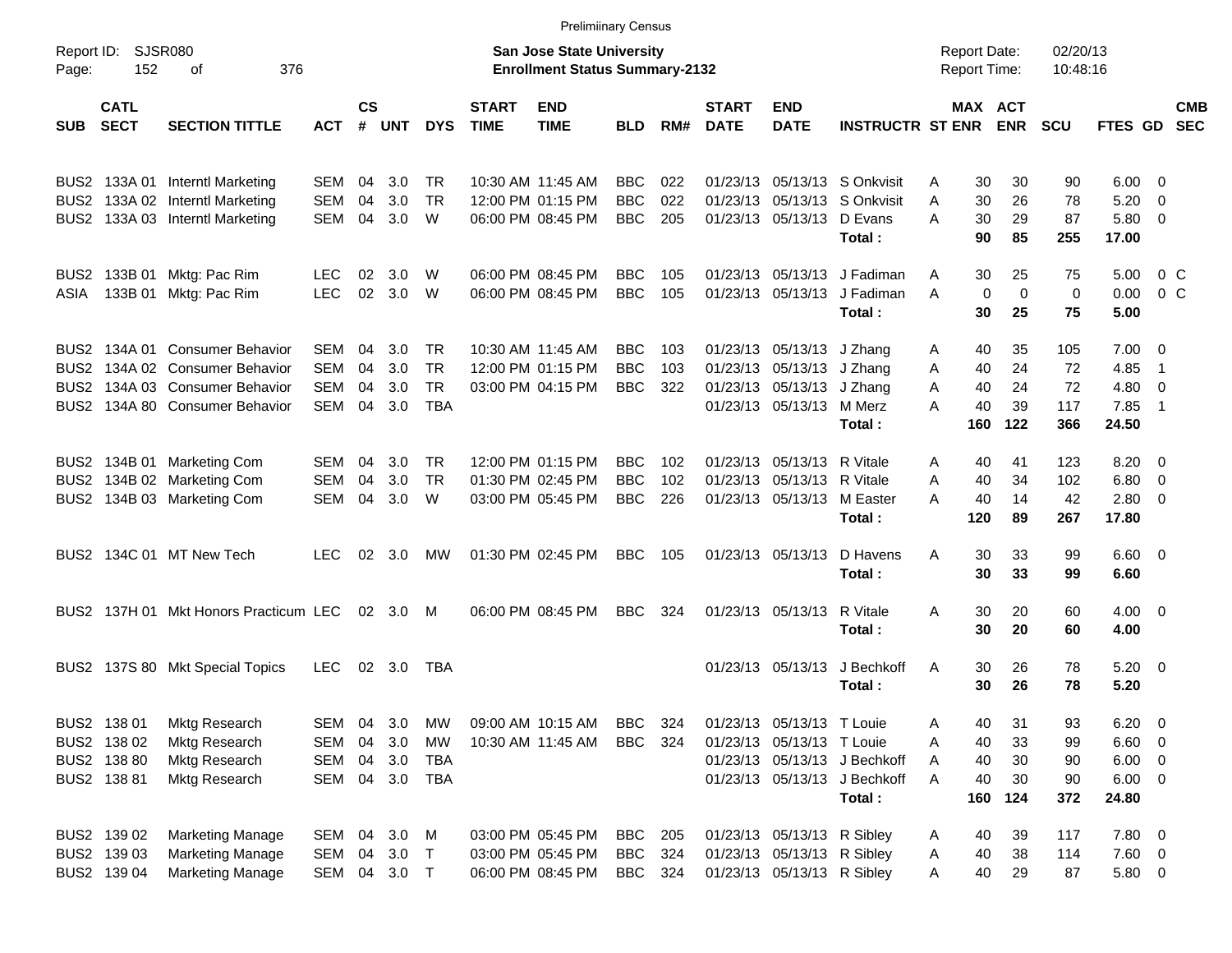|                  |                                                                                                                        |                                  |            |                |     |            |                             |                           | <b>Prelimiinary Census</b> |     |                                     |                           |                         |                      |             |              |             |                   |                          |
|------------------|------------------------------------------------------------------------------------------------------------------------|----------------------------------|------------|----------------|-----|------------|-----------------------------|---------------------------|----------------------------|-----|-------------------------------------|---------------------------|-------------------------|----------------------|-------------|--------------|-------------|-------------------|--------------------------|
| Page:            | SJSR080<br><b>San Jose State University</b><br>Report ID:<br>153<br>376<br><b>Enrollment Status Summary-2132</b><br>οf |                                  |            |                |     |            |                             |                           |                            |     | <b>Report Date:</b><br>Report Time: |                           |                         | 02/20/13<br>10:48:16 |             |              |             |                   |                          |
| <b>SUB</b>       | <b>CATL</b><br><b>SECT</b>                                                                                             | <b>SECTION TITTLE</b>            | <b>ACT</b> | <b>CS</b><br># | UNT | <b>DYS</b> | <b>START</b><br><b>TIME</b> | <b>END</b><br><b>TIME</b> | <b>BLD</b>                 | RM# | <b>START</b><br><b>DATE</b>         | <b>END</b><br><b>DATE</b> | <b>INSTRUCTR ST ENR</b> |                      | MAX ACT     | <b>ENR</b>   | <b>SCU</b>  | <b>FTES</b><br>GD | <b>CMB</b><br><b>SEC</b> |
|                  |                                                                                                                        |                                  |            |                |     |            |                             |                           |                            |     |                                     |                           | Total:                  |                      | 120         | 106          | 318         | 21.20             |                          |
| BUS <sub>2</sub> |                                                                                                                        | 180F 01 Indiv Study Mktg         | <b>SUP</b> | 36             | 3.0 | <b>TBA</b> |                             |                           |                            |     | 01/23/13                            | 05/13/13                  | K Gehrt                 | A                    | 0           | 0            | 0           | 0.00              | 0                        |
| BUS <sub>2</sub> |                                                                                                                        | 180F 02 Indiv Study Mktg         | <b>SUP</b> | 36             | 1.0 | <b>TBA</b> |                             |                           |                            |     | 01/23/13                            | 05/13/13                  | K Gehrt                 | A                    | 10          | $\mathbf{1}$ | 1           | 0.07              | 0                        |
| BUS <sub>2</sub> |                                                                                                                        | 180F 03 Indiv Study Mktg         | <b>SUP</b> | 36             | 1.0 | <b>TBA</b> |                             |                           |                            |     | 01/23/13                            | 05/13/13                  | K Gehrt                 | Α                    | 10          | 0            | 0           | 0.00              | 0                        |
| BUS <sub>2</sub> |                                                                                                                        | 180F 04 Indiv Study Mktg         | <b>SUP</b> | 36             | 1.0 | <b>TBA</b> |                             |                           |                            |     | 01/23/13                            | 05/13/13                  | K Gehrt                 | Α                    | 10          | 0            | 0           | 0.00              | 0                        |
| BUS <sub>2</sub> |                                                                                                                        | 180F 05 Indiv Study Mktg         | <b>SUP</b> | 36             | 2.0 | <b>TBA</b> |                             |                           |                            |     | 01/23/13                            | 05/13/13                  | K Gehrt                 | Α                    | 10          | 0            | 0           | 0.00              | 0                        |
| BUS <sub>2</sub> |                                                                                                                        | 180F 06 Indiv Study Mktg         | <b>SUP</b> | 36             | 2.0 | <b>TBA</b> |                             |                           |                            |     | 01/23/13                            | 05/13/13                  | K Gehrt                 | Α                    | 10          | 0            | 0           | 0.00              | 0                        |
| BUS <sub>2</sub> |                                                                                                                        | 180F 07 Indiv Study Mktg         | <b>SUP</b> | 36             | 2.0 | <b>TBA</b> |                             |                           |                            |     | 01/23/13                            | 05/13/13                  | K Gehrt                 | Α                    | 10          | 0            | 0           | 0.00              | 0                        |
| BUS <sub>2</sub> |                                                                                                                        | 180F 08 Indiv Study Mktg         | <b>SUP</b> | 36             | 3.0 | <b>TBA</b> |                             |                           |                            |     | 01/23/13                            | 05/13/13                  | K Gehrt                 | Α                    | 10          | 0            | 0           | 0.00              | 0                        |
| BUS <sub>2</sub> |                                                                                                                        | 180F 09 Indiv Study Mktg         | <b>SUP</b> | 36             | 3.0 | <b>TBA</b> |                             |                           |                            |     | 01/23/13                            | 05/13/13                  | K Gehrt                 | Α                    | 10          | 0            | 0           | 0.00              | 0                        |
| BUS <sub>2</sub> |                                                                                                                        | 180F 10 Indiv Study Mktg         | <b>SUP</b> | 36             | 3.0 | <b>TBA</b> |                             |                           |                            |     | 01/23/13                            | 05/13/13                  | K Gehrt                 | Α                    | 10          | 0            | 0           | 0.00              | 0                        |
|                  |                                                                                                                        |                                  |            |                |     |            |                             |                           |                            |     |                                     |                           | Total:                  |                      | 90          | $\mathbf{1}$ | 1           | 0.07              |                          |
| BUS <sub>2</sub> | 190 01                                                                                                                 | <b>Quant Bus Analysis</b>        | SEM        | 04             | 3.0 | МW         |                             | 07:30 AM 08:45 AM         | <b>BBC</b>                 | 105 | 01/23/13                            | 05/13/13                  | O Yu                    | A                    | 40          | 40           | 120         | 8.00              | 0                        |
| BUS <sub>2</sub> | 190 02                                                                                                                 | <b>Quant Bus Analysis</b>        | SEM        | 04             | 3.0 | МW         |                             | 09:00 AM 10:15 AM         | <b>BBC</b>                 | 105 | 01/23/13                            | 05/13/13                  | O Yu                    | A                    | 40          | 42           | 126         | 8.40              | 0                        |
| BUS <sub>2</sub> | 190 03                                                                                                                 | <b>Quant Bus Analysis</b>        | SEM        | 04             | 3.0 | МW         |                             | 09:00 AM 10:15 AM         | <b>BBC</b>                 | 022 | 01/23/13                            | 05/13/13                  | M Yetimyan              | A                    | 40          | 41           | 123         | 8.20              | 0                        |
| BUS <sub>2</sub> | 190 04                                                                                                                 | <b>Quant Bus Analysis</b>        | SEM        | 04             | 3.0 | МW         |                             | 10:30 AM 11:45 AM         | <b>BBC</b>                 | 022 | 01/23/13                            | 05/13/13                  | M Yetimyan A            |                      | 40          | 45           | 135         | 9.00              | 0                        |
| BUS <sub>2</sub> | 190 05                                                                                                                 | <b>Quant Bus Analysis</b>        | SEM        | 04             | 3.0 | МW         |                             | 12:00 PM 01:15 PM         | <b>BBC</b>                 | 022 | 01/23/13                            | 05/13/13                  | R Davis                 | Α                    | 40          | 40           | 120         | 8.00              | 0                        |
| BUS <sub>2</sub> | 190 06                                                                                                                 | <b>Quant Bus Analysis</b>        | SEM        | 04             | 3.0 | МW         |                             | 01:30 PM 02:45 PM         | <b>BBC</b>                 | 022 | 01/23/13                            | 05/13/13                  | R Davis                 | Α                    | 40          | 39           | 117         | 7.80              | 0                        |
| BUS <sub>2</sub> | 190 08                                                                                                                 | <b>Quant Bus Analysis</b>        | SEM        | 04             | 3.0 | <b>TR</b>  |                             | 09:00 AM 10:15 AM         | <b>BBC</b>                 | 105 | 01/23/13                            | 05/13/13                  | M Yetimyan              | A                    | 40          | 39           | 117         | 7.80              | 0                        |
| BUS <sub>2</sub> | 190 09                                                                                                                 | <b>Quant Bus Analysis</b>        | SEM        | 04             | 3.0 | <b>TR</b>  |                             | 10:30 AM 11:45 AM         | <b>BBC</b>                 | 105 | 01/23/13                            | 05/13/13                  | M Yetimyan              | A                    | 40          | 39           | 117         | 7.80              | 0                        |
| BUS <sub>2</sub> | 190 10                                                                                                                 | <b>Quant Bus Analysis</b>        | SEM        | 04             | 3.0 | МW         |                             | 12:00 PM 01:15 PM         | <b>BBC</b>                 | 103 | 01/23/13                            | 05/13/13                  | Y Ahuja                 | Α                    | 40          | 44           | 132         | 8.80              | 0                        |
| BUS <sub>2</sub> | 190 11                                                                                                                 | <b>Quant Bus Analysis</b>        | SEM        | 04             | 3.0 | <b>TR</b>  |                             | 01:30 PM 02:45 PM         | <b>BBC</b>                 | 105 | 01/23/13                            | 05/13/13                  | X Yang                  | Α                    | 40          | 39           | 117         | 7.80              | 0                        |
| BUS <sub>2</sub> | 190 12                                                                                                                 | <b>Quant Bus Analysis</b>        | SEM        | 04             | 3.0 | <b>TR</b>  |                             | 03:00 PM 04:15 PM         | <b>BBC</b>                 | 105 | 01/23/13                            | 05/13/13                  | X Yang                  | Α                    | 40          | 39           | 117         | 7.90              | $\overline{2}$           |
| BUS <sub>2</sub> | 190 13                                                                                                                 | <b>Quant Bus Analysis</b>        | SEM        | 04             | 3.0 | МW         |                             | 01:30 PM 02:45 PM         | <b>BBC</b>                 | 103 | 01/23/13                            | 05/13/13                  | Y Ahuja                 | A                    | 40          | 42           | 126         | 8.40              | 0                        |
| BUS <sub>2</sub> | 190 14                                                                                                                 | <b>Quant Bus Analysis</b>        | SEM        | 04             | 3.0 | <b>TR</b>  |                             | 10:30 AM 11:45 AM         | <b>BBC</b>                 | 107 | 01/23/13                            | 05/13/13                  | R Murray                | Α                    | 40          | 38           | 114         | 7.60              | 0                        |
| BUS <sub>2</sub> | 19080                                                                                                                  | <b>Quant Bus Analysis</b>        | SEM        | 04             | 3.0 | <b>TBA</b> |                             |                           |                            |     | 01/23/13                            | 05/13/13                  | D Czerwinski A          |                      | 90          | 101          | 303         | 20.20             | 0                        |
|                  |                                                                                                                        |                                  |            |                |     |            |                             |                           |                            |     |                                     |                           | Total:                  |                      | 610         | 628          | 1884        | 125.70            |                          |
|                  | BUS2 191 01                                                                                                            | Dcsn Mkg Under UncerSEM 04 3.0 M |            |                |     |            |                             | 06:00 PM 08:45 PM         | BBC                        | 224 |                                     | 01/23/13 05/13/13 R Davis |                         | Α                    | 30          | 35           | 105         | $7.05$ 1          |                          |
|                  |                                                                                                                        |                                  |            |                |     |            |                             |                           |                            |     |                                     |                           | Total:                  |                      | 30          | 35           | 105         | 7.05              |                          |
|                  |                                                                                                                        | Department : Marketing           |            |                |     |            |                             |                           |                            |     |                                     | <b>Lower Division:</b>    | Department Total :      |                      | 2640<br>200 | 2389<br>211  | 7165<br>633 | 477.97<br>42.20   |                          |
|                  |                                                                                                                        |                                  |            |                |     |            |                             |                           |                            |     |                                     | <b>Upper Division:</b>    |                         |                      | 2440        |              | 2178 6532   | 435.77            |                          |

**Graduate Division : 0 0 0 0.00**